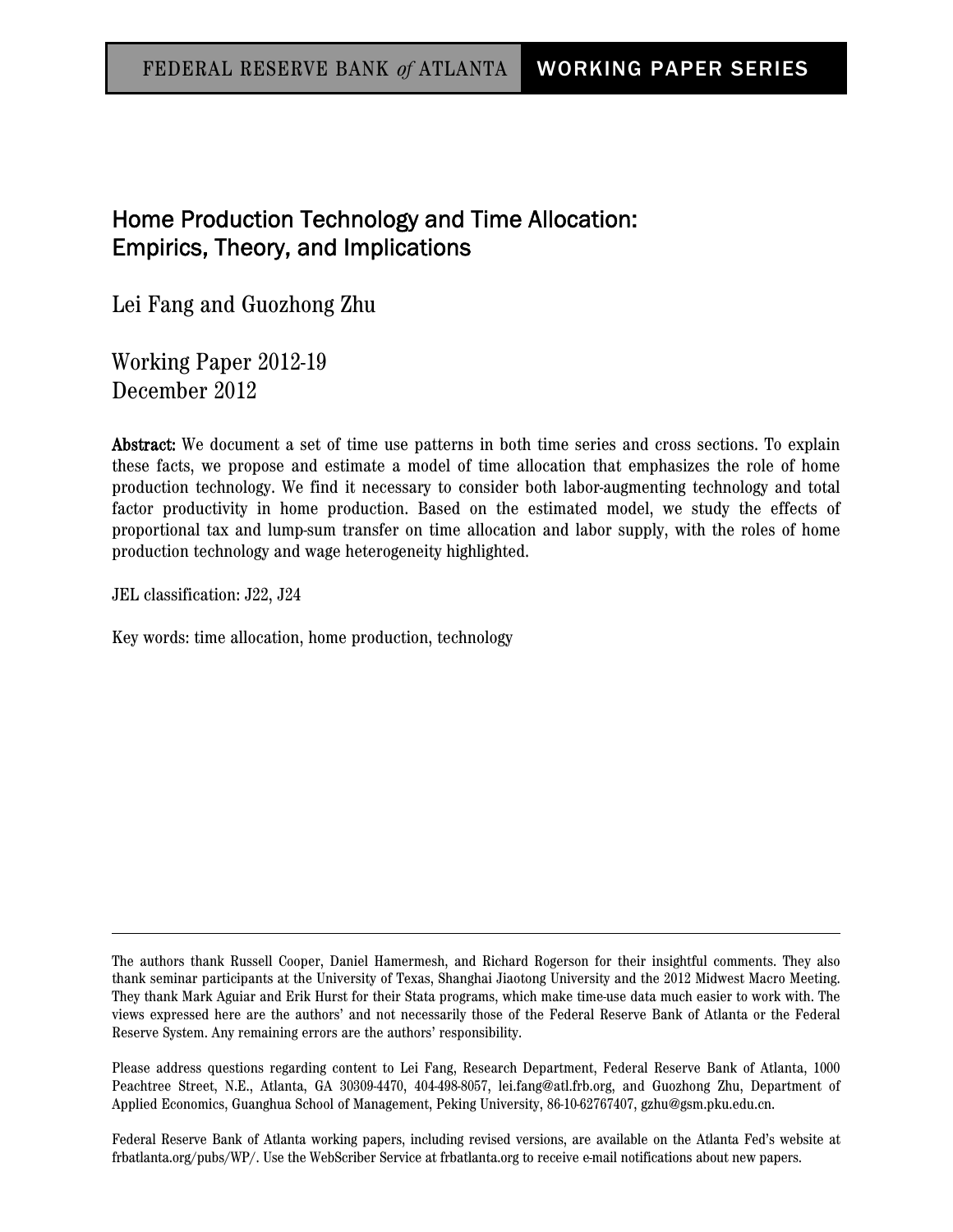# 1 Introduction

Time allocation is an important economic activity. It is related to key issues such as labor supply and consumer expenditure. The literature has recognized the importance of home production in the study of time allocation. One of the ingredients of home production is the technology. The improvements of home production technology, partially embodied in the use of clothes dryer, mircowave oven, email, etc., have profoundly changed our time allocation.

We formally study how home production technology shapes time allocation. The point of departure is a set of time use patterns in both time series and cross sections. In the spirit of time use trichotomy formalized by [Gronau](#page-35-0) [\(1977\)](#page-35-0), we study three time use categories – market hours, home hours (home production time) and leisure. We show that in time series, the rise of wage rate is accompanied by rising leisure and declining market hours and home hours. Home production time has declined to larger extent than market hours. Besides the declining trends, market hours and home hours co-move negatively. In cross sections, we show that wage is negatively correlated with leisure and home hours, and positively correlated with market hours. Thus, the correlation between wage rate and leisure (also between wage rate and market hours) in cross sections is the opposite of that in time series.

The above rich time use patterns are not consistent with a standard textbook model where leisure-work decision depends only on the income and substitution effects of wage rate. It is also difficult to explain them with a standard home production model in which home production technology is typically assumed to be labor-augmenting. Therefore, we propose a time allocation model that features two types of home production technology. The first one is labor-augmenting technology, called LAT, that increases the productivity of home hours. The most prominent improvement of LAT is perhaps the adoption of new consumer durables such as micro-wave, dish washer, washer and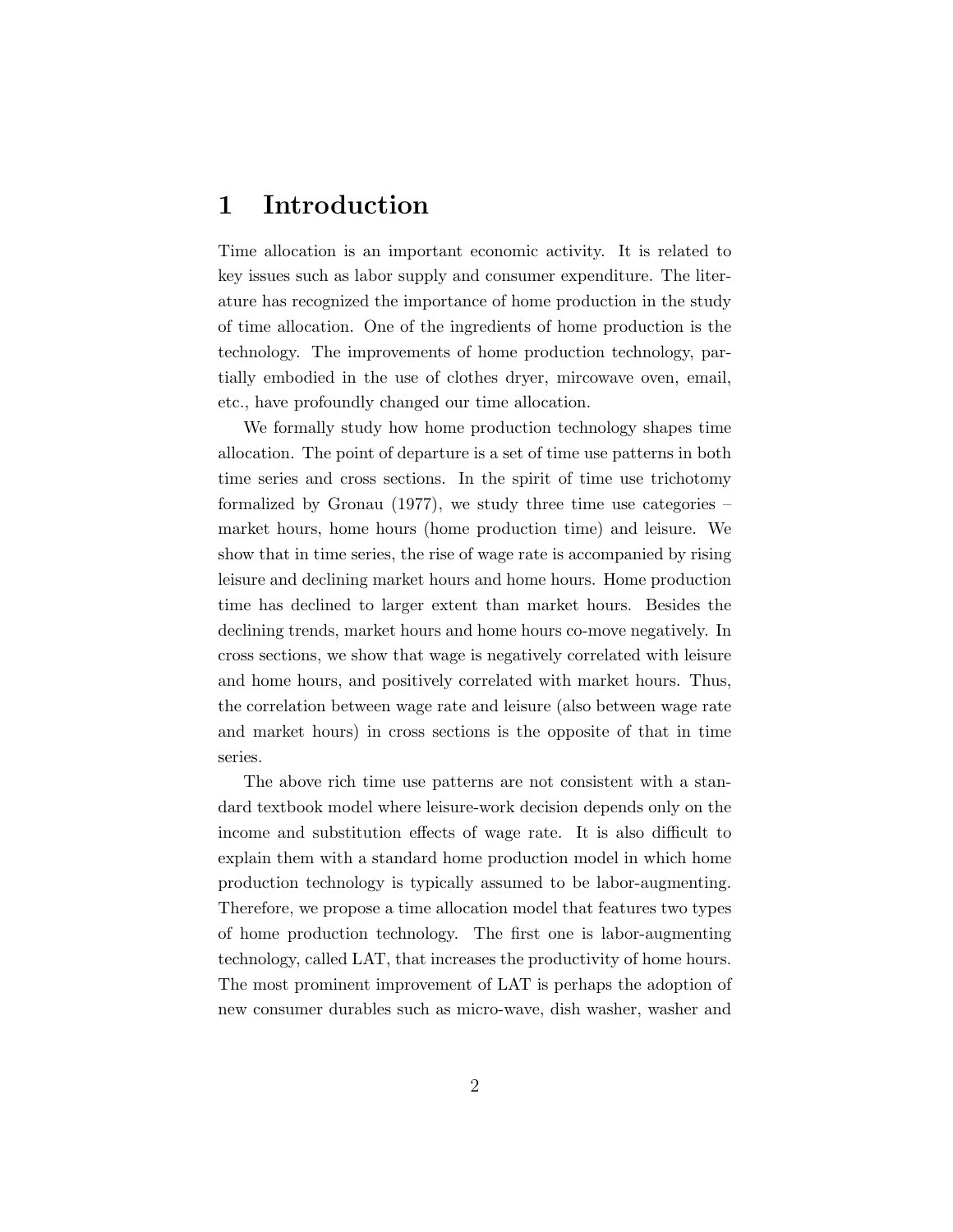drier, and vacuum cleaner.<sup>[1](#page-2-0)</sup> The second one is the technology that increases the productivity of both time input and goods input in home production, and it is called TFP of home production. An example of TFP is the improvement of infrastructure – a new high way makes errands running not only less expensive (less gas burning), but also less time consuming. Another example is the popularization of department stores which has improved the efficiency of both time input and goods input (transportation fare) of shopping trips. The emergence of specialized stores, such as Home Depot, has similar effects.[2](#page-2-1)

We show that with proper growth rates of home production technology, our model is able to generate the observed time use patterns in both time series and cross sections. Intuitively, the relative labor productivity between market production and home production (LAT relative to wage rate) determines the allocation of work hours between the two sectors. In cross sections, agents adopt similar LAT, thus higher-wage agents work more in the market and less at home, provided that market goods and home time are substitutes in home production.[3](#page-2-2) Over time, production time is shifted from home to the market when wage rate grows more quickly then LAT, and vice versa, hence the negative co-movement between market hours and home hours in the data. In addition, the rise in home production TFP in time series shifts the allocation of time from work (both at home and in the market) to leisure when the substitutability between leisure and consumption is low in the utility function. Thus, although leisure appears to be positively correlated with wage in time series, the rise is not driven by the rise in wage, but driven by the improvements in home production TFP. Without the rise in TFP, higher wage rate

<span id="page-2-0"></span><sup>1</sup>[Campbell and Ludvigson](#page-34-0) [\(2001\)](#page-34-0) model consumer durables explicitly which is taken as part of the exogenous LAT in our model.

<span id="page-2-1"></span><sup>2</sup>[Aguiar and Hurst](#page-34-1) [\(2007b\)](#page-34-1) show that goods input of shopping, measure by money, can be substituted by time to large extent.

<span id="page-2-2"></span><sup>&</sup>lt;sup>3</sup>The finding in [Costa](#page-34-2) [\(2000\)](#page-34-2), that in 1890s higher wage individuals worked less hours, is also understandable if these individuals adopted much better home production technology than the poorer ones, which is possible in a more inequal society.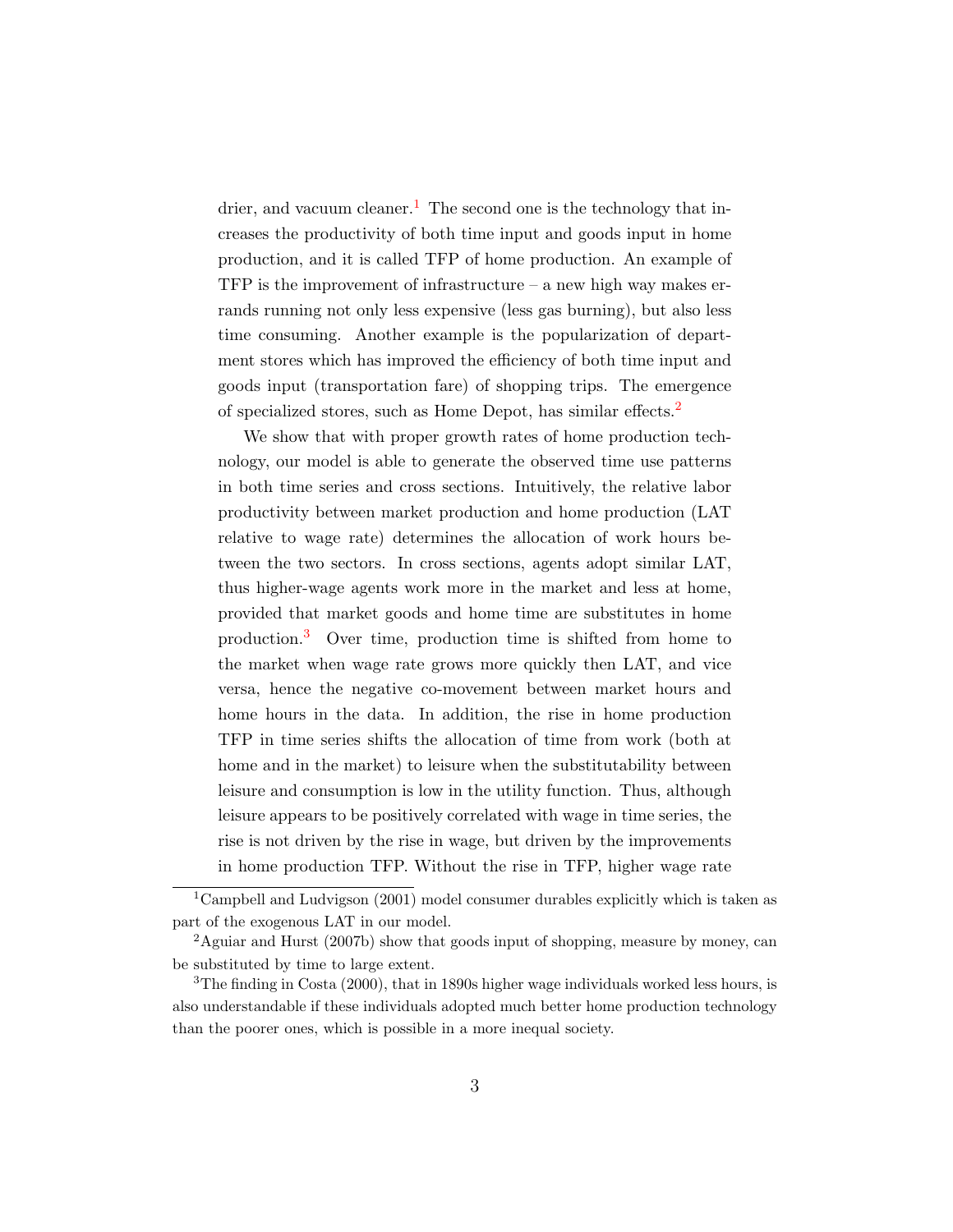leads to less leisure as described by the cross sectional correlation.

We estimate the growth rates of both types of home production technology along with the parameters in home production function and utility function. During 1965-2003, LAT increased by about 80%. In the meantime TFP increased by between 31% to nearly four-fold, depending on the measure of leisure used.<sup>[4](#page-3-0)</sup> The estimation finds high substitutability between home time and market goods in home production, and low substitutability between leisure and consumption in the utility function.

We use the estimated model to study how proportional income tax and lump-sum transfer affect time allocation and labor supply. We find that the response of time allocation to the policy increases with the levels of home production technology, but decreases with wage rate. One of the implications is that wage distribution matters, and the predicted policy effect from a representative agent model can be quite inaccurate. We find that the representative agent model on average understates the negative policy effect on market labor supply by about 8%.

Our empirical study is based on three different household surveys – the American Time Use Survey (ATUS), the Current Population Survey (CPS) and the Consumer Expenditure Survey(CEX). To link the three data sets, we break households in each survey into income deciles, and calculate averages of wage rate, expenditure and various time use categories for each decile. These decile averages enable us to document time use patterns and estimate model parameters.

This paper complements the literature of home production by highlighting the roles of home production technology. The existing research has been successful in demonstrating how home production sector introduces more volatility to macroeconomic variables long the business cycle (e.g.[,Greenwood and Hercowitz](#page-35-1) [\(1991\)](#page-35-1), [Benhabib et](#page-34-3) [al.](#page-34-3) [\(1991\)](#page-34-3), and [McGrattan et al.](#page-36-0) [\(1997\)](#page-36-0), [Campbell and Ludvigson](#page-34-0)

<span id="page-3-0"></span><sup>&</sup>lt;sup>4</sup>Leisure is very sensitive to TFP. Thus different measure of leisure leads to very different TFP growth.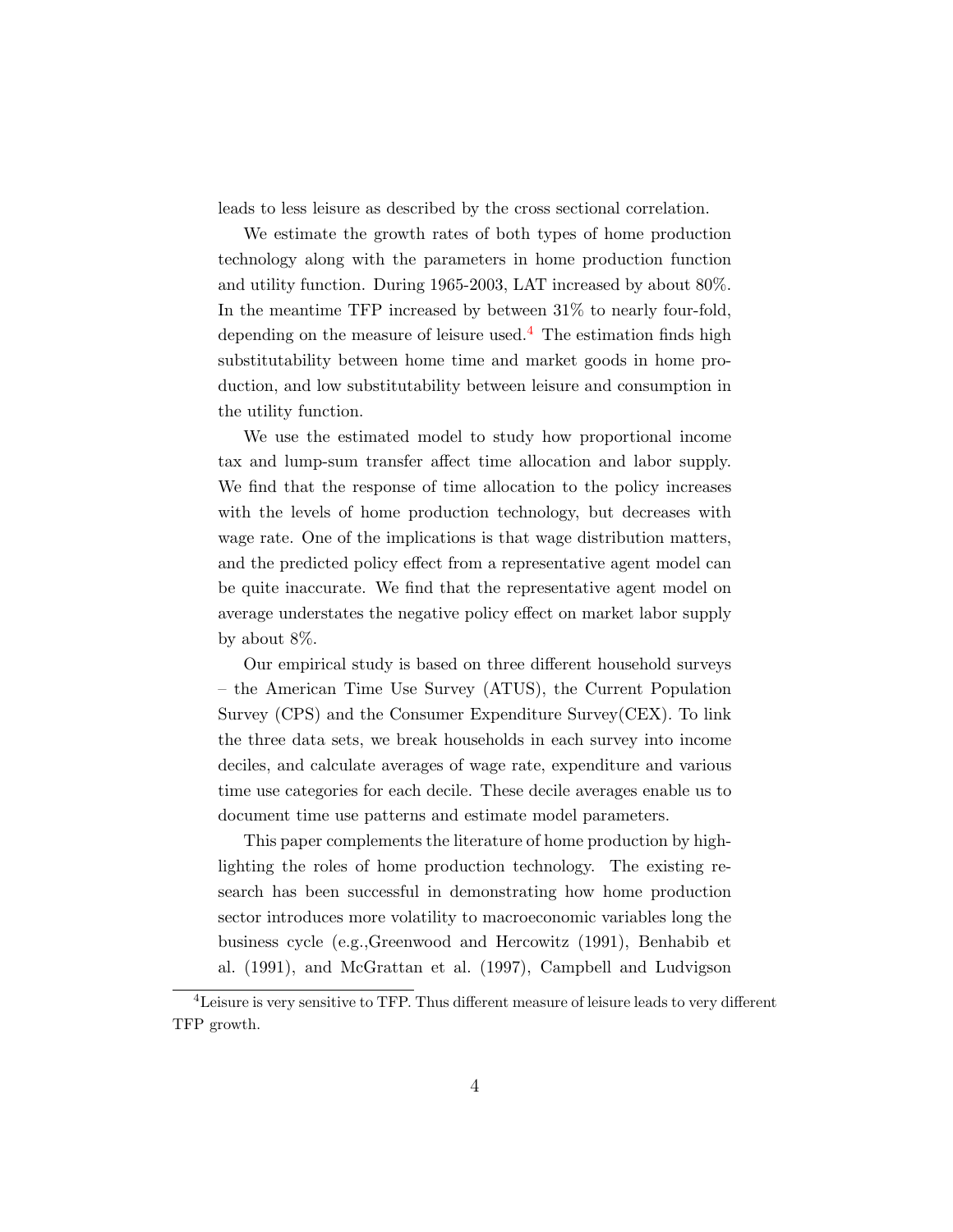[\(2001\)](#page-34-0)). Using home production models to study the effects of income taxation on labor supply has also been very fruitful (e.g.[,Rogerson](#page-36-1) [\(2008\)](#page-36-1), [Rogerson](#page-36-2) [\(2009\)](#page-36-2) and [McDaniel](#page-35-2) [\(2011\)](#page-35-2)). In these studies, home production technology is restricted to be labor-augmenting. In addition, the existing studies pay little attention to the labor productivity at home relative to that in the market. One exception is [McDaniel](#page-35-2) [\(2011\)](#page-35-2) that assumes home production productivity to grow at a constant rate which is different from market productivity. In contrast, our paper explicitly estimates the growth of two types of home production technology, and examine its impacts on time allocation.

Empirically this paper contributes to the literature by painting a comprehensive picture of time use patterns in both time series and cross sections. A number of existing empirical studies have documented similar time series trends. [Aguiar and Hurst](#page-34-4) [\(2007a\)](#page-34-4) find that both market hours and home hours have decreased by more than 4 hours per week on average between 1965-2003. In the meantime, leisure exhibited significant increase. [Greenwood and Vandenbroucke](#page-35-3) [\(2005\)](#page-35-3) show a plunge of average market hours per week from 70 hours to 41 hours during  $1831-2002<sup>5</sup>$  $1831-2002<sup>5</sup>$  $1831-2002<sup>5</sup>$  In cross sections, there exist studies that are implicitly related to the correlation between wage and time allocation. [Kuhn and Lozano](#page-35-4) [\(2008\)](#page-35-4) find that highly-educated, high wage men have a tendency to work longer. [Juhn and Murhpy](#page-35-5) [\(1997\)](#page-35-5) find that wives of middle and high wage men experienced the largest increase in hours worked during 1968-1992. [Costa](#page-34-2) [\(2000\)](#page-34-2) concludes that between 1973-1991 the most highly paid worked more hours than the lowest paid. [Aguiar and Hurst](#page-34-4) [\(2007a\)](#page-34-4) document a negative correlation between education attainment and leisure hours in cross sections. [Hamermesh and Lee](#page-35-6) [\(2007\)](#page-35-6) find that more time stress is perceived by adults in households with higher earnings. However none of these studies explicitly documents how wage rate correlates with market hours, home hours and leisure.

<span id="page-4-0"></span><sup>&</sup>lt;sup>5</sup>For a comprehensive review of historical time use data, see Robert Whaples' article on EH.NET, <http://eh.net/encyclopedia/article/whaples.work.hours.us>.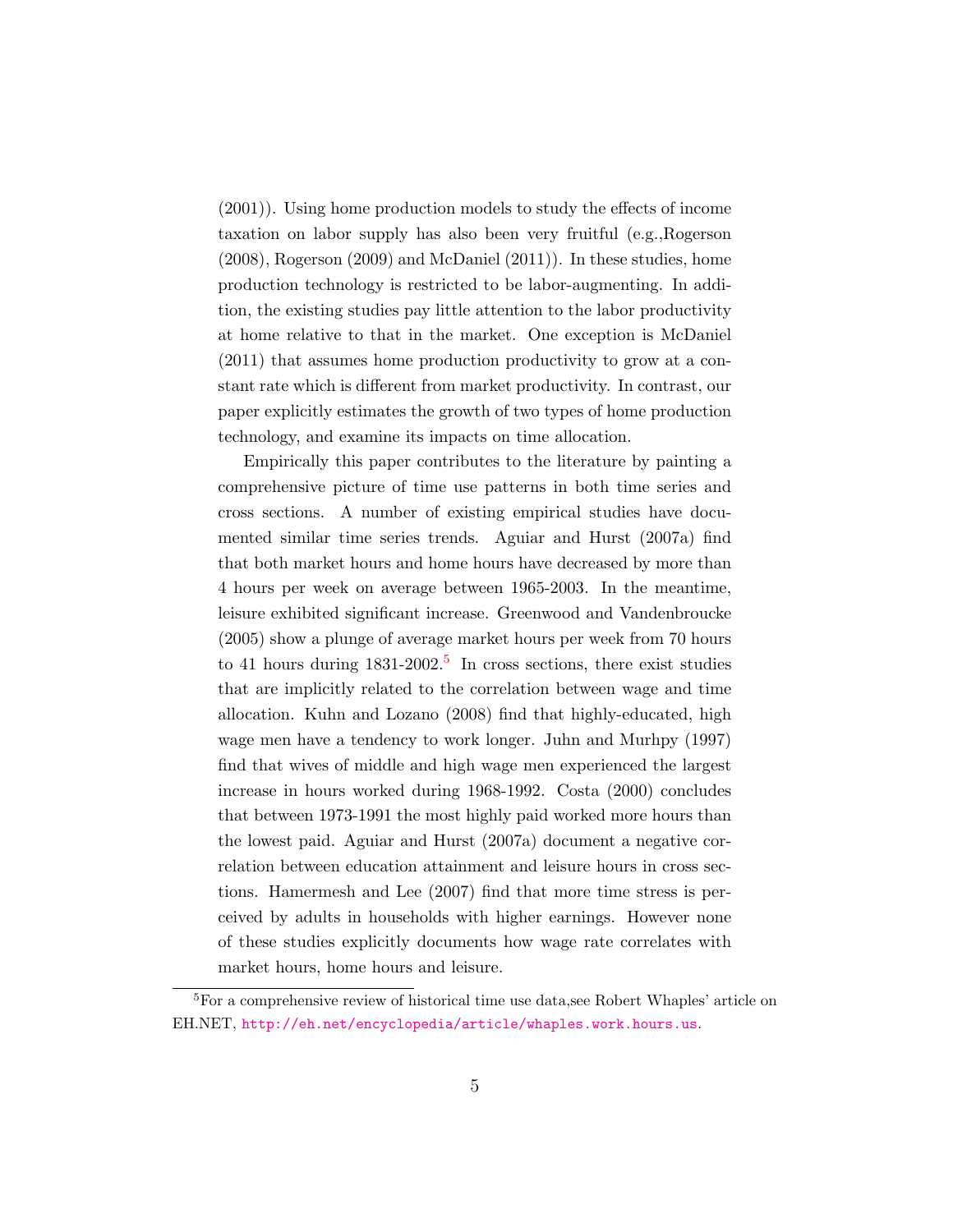Another contribution of this paper is the joint estimation of two critical parameters in home production literature – elasticities of substitution between goods and time in home production, and between consumption and leisure in the preference. The former has been estimated/calibrated using either aggregate data [\(McGrattan et al.](#page-36-0) [\(1997\)](#page-36-0) and [Chang and Schorfheide](#page-34-5) [\(2003\)](#page-34-5)) or micro data [\(Rupert et al.](#page-36-3) [\(1995\)](#page-36-3) and [Aguiar and Hurst](#page-34-1) [\(2007b\)](#page-34-1)). We employ a different source of identification (the time use pattern in both time series and cross sections) and reach a similar estimate. For the latter, much of the existing research has assumed a unit elasticity so that balanced growth path exists. Our estimation shows that an elasticity below one is necessary to explain the negative correlation between leisure and wage rate in cross sections.

The rest of the paper is organized as follows. Section II discusses the data and data facts. Section III lays out the model. Section IV discusses estimation strategy and reports the estimation results. Section V uses the estimated model to study proportional income tax and lump-sum transfer. VI concludes.

## <span id="page-5-1"></span>2 Data

Three different household surveys are used in this paper – the American Time Use Survey (ATUS), the Current Population Survey (CPS) and the Consumer Expenditure Survey (CEX). Details about these surveys are provided in Appendix A. From 1965 to 2003, only five waves of ATUS exist, conducted in 1965, 1975, 1985, 1993 and 2003 respectively. Thus we choose five corresponding waves of CEX and CPS.[6](#page-5-0)

<span id="page-5-0"></span> ${}^{6}$ There exists no CEX survey in 1965 and 1975, so we interpolate expenditures from 1961 and 1973 surveys. See Appendix A for details.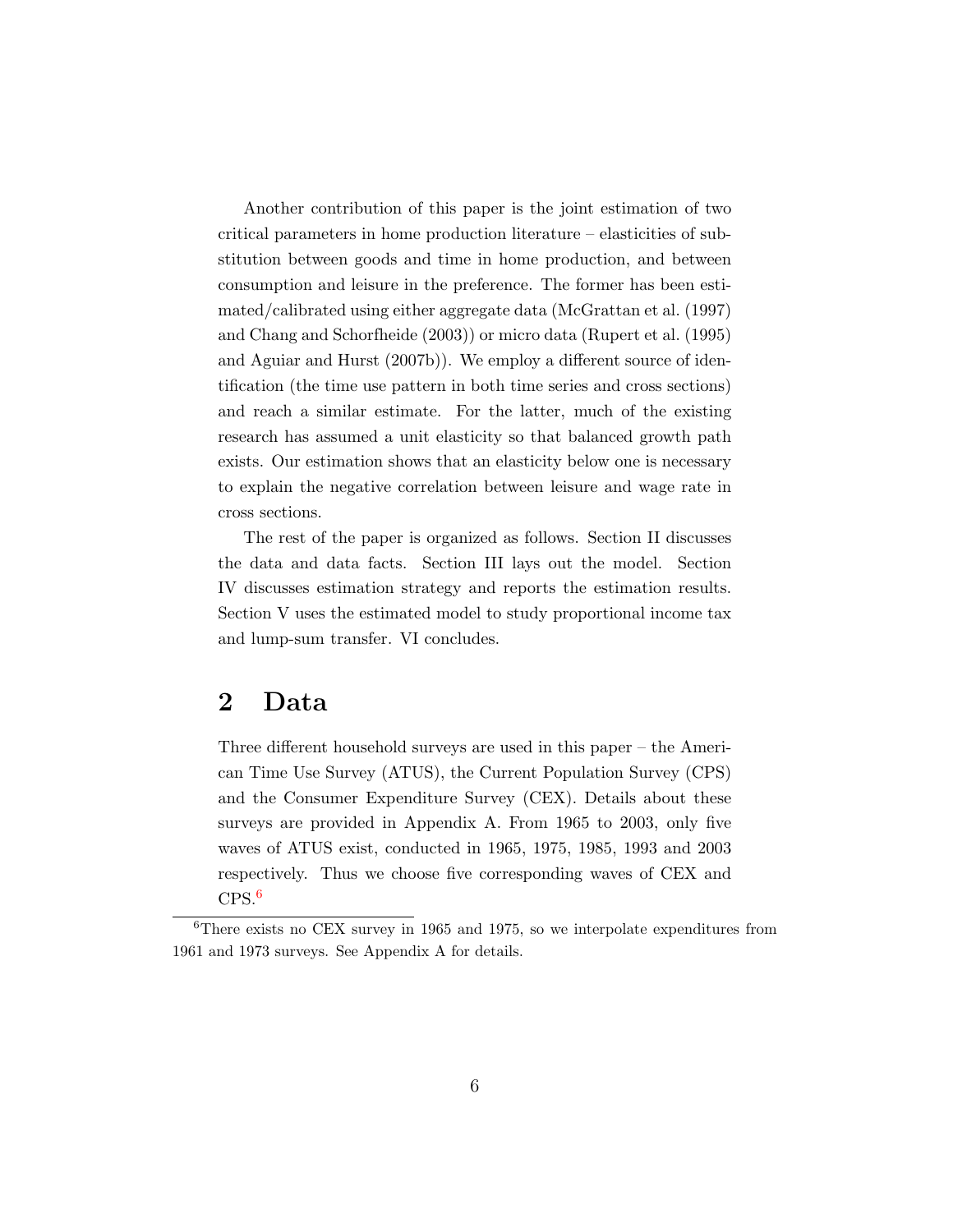### 2.1 Construction of Decile Level Data

To study the correlation between wage rate and time allocation, it is necessary to have information on both for each agent. Detailed micro data on time allocation is available in ATUS. However, Early waves of ATUS have very limited information on wage. On the other hand, CPS provides high quality data on wage for each member in a family. Furthermore, the estimation of our model entails expenditure data which are available from CEX, but not from ATUS or CPS. Therefore we link the three data sources according to household income which is available in each of the three data sets.[7](#page-6-0)

Linking Three Surveys To link the three data sets together, we first apply the same sample selection criteria to each survey. We exclude households whose heads were (i)not married (ii) unemployed (iii) younger than 25 (iv) older than 60. Next, we break the respondents in each wave of survey into 10 groups based on the reported household income. $8$  Finally, for households in each income decile, we calculate the average wage rate in CPS, average expenditure in CEX, and averages of market hours, home hours and leisure in ATUS. Our analysis below is based on these averages. A side benefit of the decile level analysis is that it averages out the high frequency movements in wage, consumption and time use caused by idiosyncratic shocks. Since each of the three surveys has sample sizes that are big enough to be nationally representative, we can assume these averages represent the typical situation for each income decile.

Decision Making Units Following the insights of [Mincer](#page-36-4) [\(1962\)](#page-36-4), we take household to be the decision-making unit, and focus on mar-

<span id="page-6-0"></span><sup>7</sup>To estimate the elasticity of substitution between time and goods in home production, [Aguiar and Hurst](#page-34-1) [\(2007b\)](#page-34-1) also link two data set – ATUS and ACNielsen's Homescan Panel that provides information on shopping trips and grocery expenditure.

<span id="page-6-1"></span><sup>8</sup>Household income is available in each waves of the three surveys, except in ATUS85. We impute household income for respondents in ATUS85 by estimating income equation in the corresponding CPS.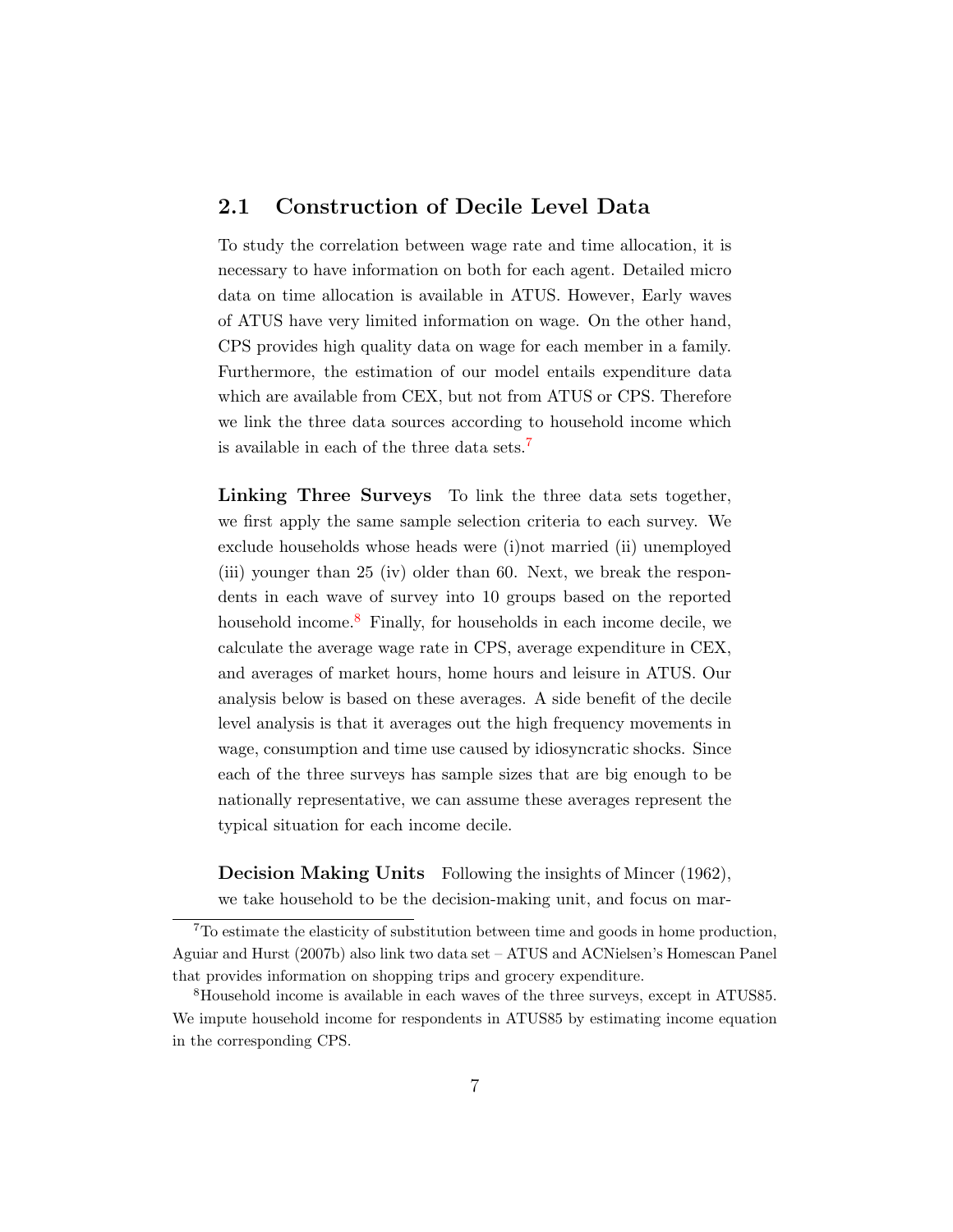ried couples. CEX reports expenditures at household level which fits our study well.

CPS records wage rate for each household member. For each income decile we calculate the average wage rate for husband and wife separately. Since some wives did not work, we calculate the average wage rate of working wives only. Then in each decile, we take the average of the two wage rates as the household wage rate. This treatment also prevents the increasing female labor market participation from affecting the decile level wage rate.

Prior to 2003, ATUS provides information on individual respon-dents only. <sup>[9](#page-7-0)</sup> Therefore we calculate income decile level time use as the averages of married working respondents, with the demographic weights and day weights applied.

Demographic Weights and Day Weights of ATUS Respondents Time allocation depends critically on sex, age and number of children. These demographics are not included in our model, so they need to be controlled for.<sup>[10](#page-7-1)</sup> To do so we construct demographic cells based on age, sex and presence of children, and calculate the percentage of respondents that fall into each cell in ATUS65. These percentages, called the fixed demographic weights, are applied to later waves of ATUS.

Days in the week are not uniformly represented in the ATUS sample. For example, of the respondents in ATUS75, 5.88% were interviewed on Saturdays and 19.39% interviewed on Sundays. This causes huge bias if the day weight is not taken into account. Following [Aguiar](#page-34-4) [and Hurst](#page-34-4) [\(2007a\)](#page-34-4), We use the weights to ensure each day of the week is uniformly represented.

<span id="page-7-0"></span><sup>&</sup>lt;sup>9</sup>In 1975 survey, there were survey questions for both respondents and spouses, but the information collected from spouses is much scarcer and less accurate.

<span id="page-7-1"></span><sup>&</sup>lt;sup>10</sup>The effects of demographics on time allocation can be significant. [Rupert et al.](#page-36-5)  $(2000)$ find that over lifecycle home hours and wage are positively correlated.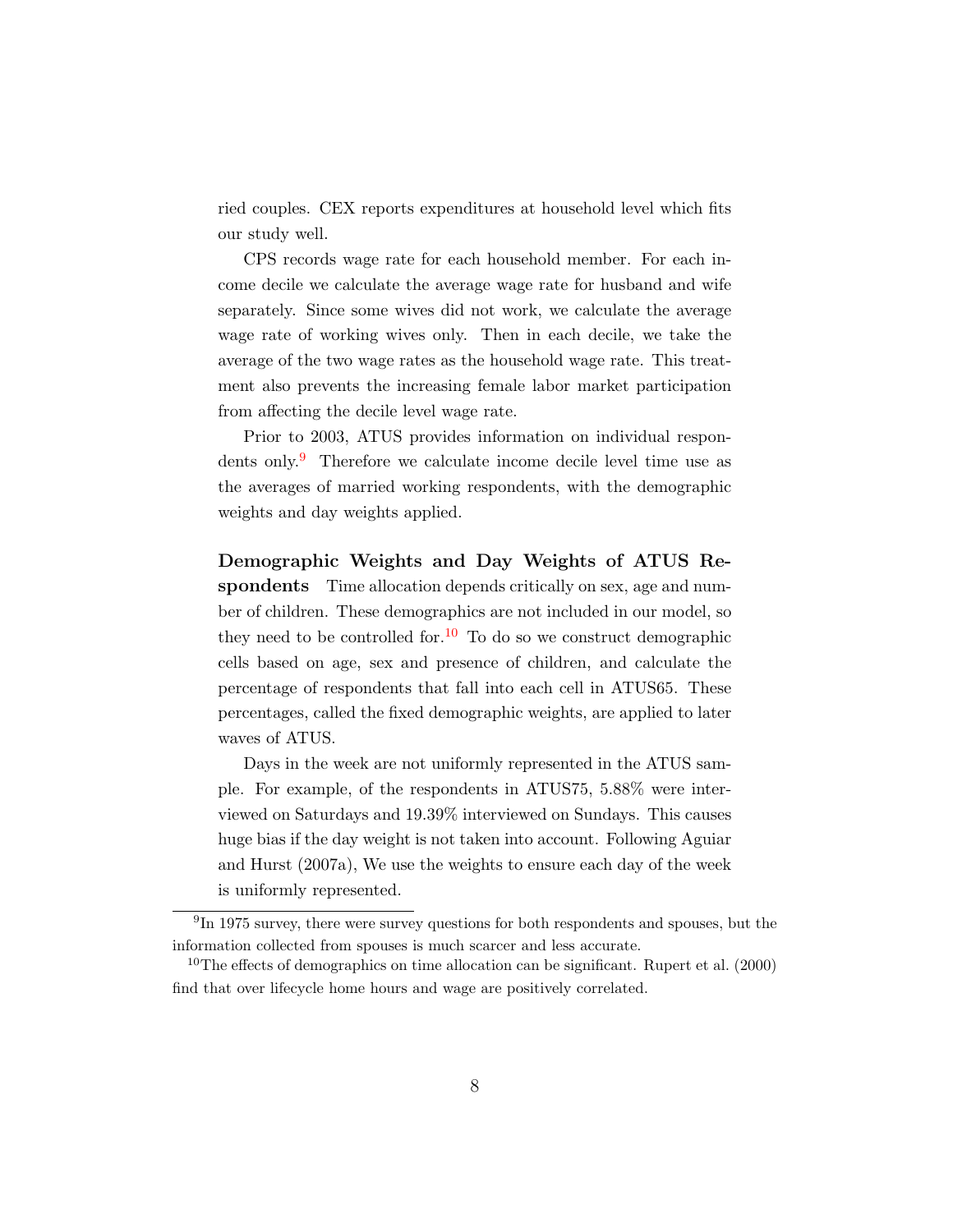Other Measurement Issues To break total time into home hours, market hours and leisure, we follow the time use taxonomy in [Aguiar and Hurst](#page-34-4) [\(2007a\)](#page-34-4), and define the three time use variables consistently through different waves of time use surveys. Specifically, four measures of leisure are defined, with leisure 1 being the narrowest definition and leisure 4 being the broadest. Major activities in each leisure measure are given in Appendix A.

Wage rate and expenditures are in 1965 dollars. We deflate earnings and expenditures using Price Indexes for Personal Consumption expenditures from NIPA table 2.5.4..

We calculate after-tax wage rates based on the reported Federal and state tax liabilities in CPS. In the three earlier waves of CPS, tax liabilities were not reported, so we impute them using internet TAXSIM model provided by NBER.

#### 2.2 Data Facts

Table [1](#page-9-0) shows the cross sectional correlation coefficients between wage and time use at income decile level. In each cross section, wage rate is negatively correlated with each of the four measures of leisure, and positively correlated with market hours. Wage rate is negatively correlated with home hours except for 1975. The correlations imply that in cross sections rich people work more in the market, but less at home, and enjoy less leisure. This also implies that rich people are rich not only because they are better paid but also because they work longer hours.

Table [2](#page-9-1) reports the averages of time use for each survey year. Leisure has increased over time for each of the four measures. Both market hours and home hours have decreased. The last row of Table [2](#page-9-1) show the ratio of average home hours to average market hours. Between 1965-2003, the ratio declined from 0.709 to 0.643. In their full sample, [Aguiar and Hurst](#page-34-4) [\(2007a\)](#page-34-4) also find that market hours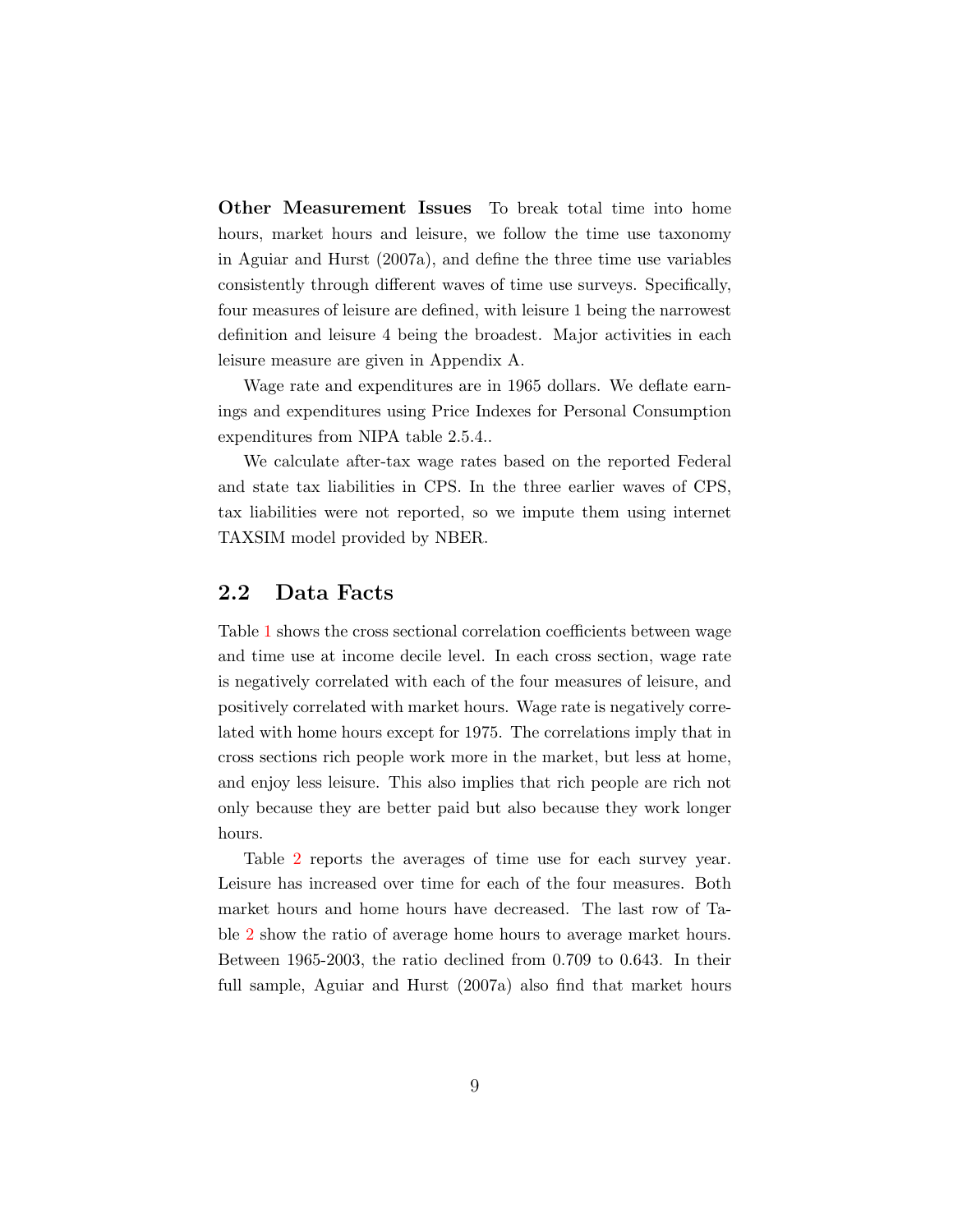<span id="page-9-0"></span>Table 1: Correlation Between Wage Rate and Time Use

| year         | 1965     | 1975                               | 1985     | 1993     | 2003     |
|--------------|----------|------------------------------------|----------|----------|----------|
|              |          | Weekly Wage Rate (in 1965 dollars) |          |          |          |
| Leisure 1    | $-0.512$ | $-0.543$                           | $-0.136$ | $-0.401$ | $-0.26$  |
|              | (0.210)  | (0.192)                            | (0.216)  | (0.099)  | (0.016)  |
| Leisure 2    | $-0.584$ | $-0.701$                           | $-0.179$ | $-0.558$ | $-0.713$ |
|              | (0.179)  | (0.199)                            | (0.196)  | (0.039)  | (0.017)  |
| Leisure 3    | $-0.646$ | $-0.725$                           | $-0.444$ | $-0.707$ | $-0.559$ |
|              | (0.169)  | (0.204)                            | (0.220)  | (0.037)  | (0.026)  |
| Leisure 4    | $-0.665$ | $-0.798$                           | $-0.378$ | $-0.592$ | $-0.634$ |
|              | (0.192)  | (0.208)                            | (0.230)  | (0.055)  | (0.037)  |
| Home Hours   | $-0.256$ | 0.470                              | $-0.630$ | $-0.390$ | $-0.567$ |
|              | (0.200)  | (0.158)                            | (0.164)  | (0.108)  | (0.185)  |
| Market Hours | 0.544    | 0.607                              | 0.660    | 0.741    | 0.650    |
|              | (0.177)  | (0.073)                            | (0.203)  | (0.154)  | (0.043)  |

This table reports correlations between wage and leisure, wage and home hours, and wage and market hours in cross sections. In parenthesis are bootstrapped standard errors.

| year                             | 1965   | 1975   | 1985   | 1993   | 2003   |
|----------------------------------|--------|--------|--------|--------|--------|
| Leisure 1                        | 31.17  | 30.66  | 33.02  | 35.57  | 33.41  |
| Leisure 2                        | 103.13 | 103.68 | 106.00 | 107.94 | 105.83 |
| Leisure 3                        | 107.20 | 106.91 | 110.29 | 111.13 | 112.18 |
| Leisure 4                        | 110.73 | 111.34 | 113.39 | 114.35 | 116.23 |
| Home Hours                       | 23.75  | 20.14  | 21.55  | 18.46  | 20.26  |
| Market Hours                     | 33.52  | 36.52  | 33.06  | 35.19  | 31.52  |
| Hours<br>Home<br>Market<br>Hours | 0.709  | 0.552  | 0.652  | 0.525  | 0.643  |

<span id="page-9-1"></span>Table 2: Average Time Use in Cross Sections

This table reports the average hours per week of leisure, home hours and market work in the 5 waves of ATUS in our sample. The last row shows the decline of home hours relative to market hours.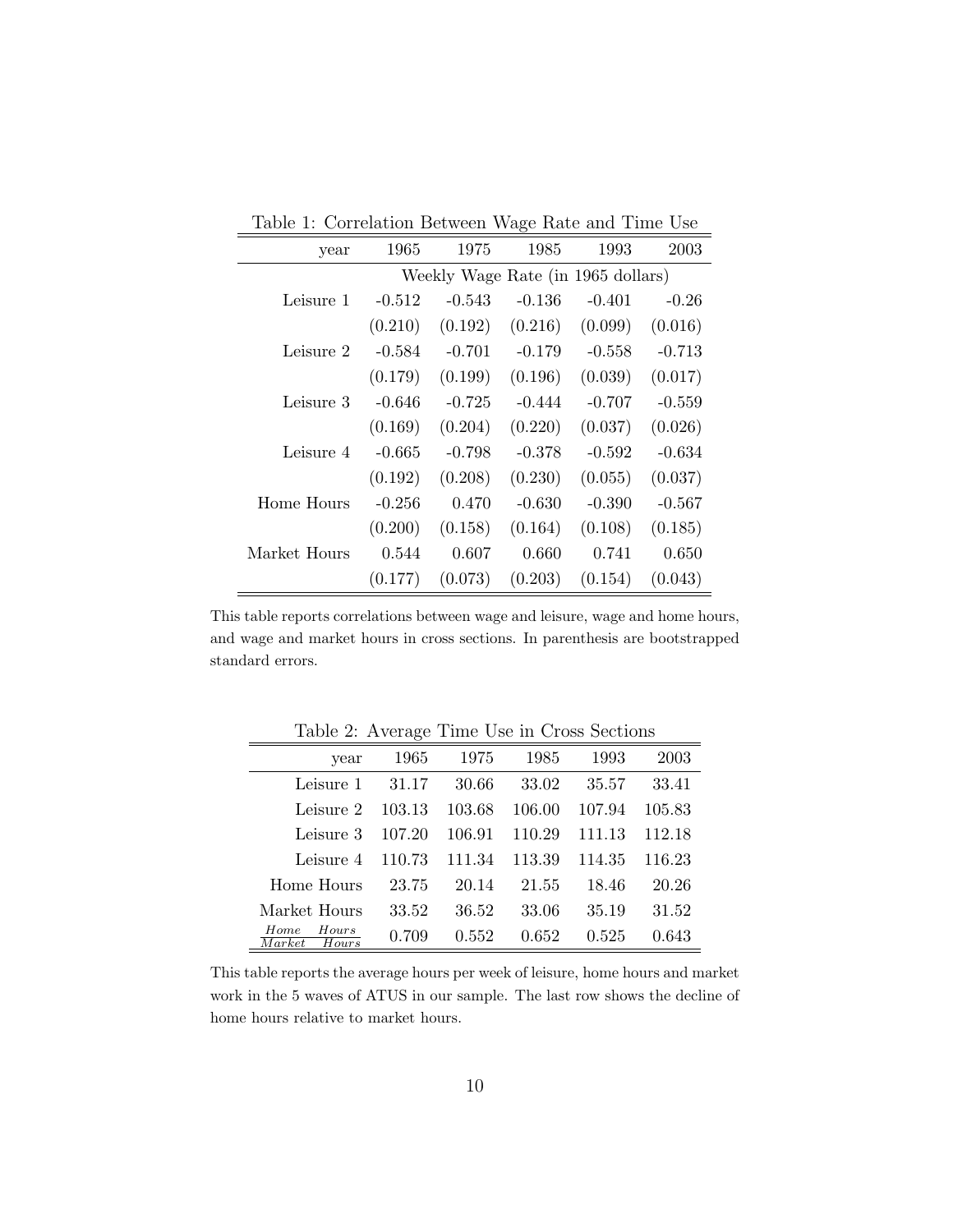declined to larger extent than home hours.<sup>[11](#page-10-0)</sup> Later this fact will be used to identify the growth of home production TFP.

Figure [1](#page-10-1) plots the average wage rate and time allocation against time, with the time allocation variables rescaled. Clearly, wage rate and leisure are positively correlated over time. Although both home hours and market hours have decreased between 1965-2003, the decreases are not monotonic. The negative co-movement between market hours and home hours is evident in the figure. In the estimation, this is used to identify the relative productivity of labor at home and in the market. $12$ 

<span id="page-10-1"></span>Figure 1: Time Series of Wage and Time Use



The figure shows the average wage rate, market hours, home hours and leisure over time. Leisure refers to leisure measure 4, so the sum of market hours, home hours and leisure is  $7*24=168$ . The time allocation variables are re-scaled.

<span id="page-10-2"></span><span id="page-10-0"></span> $11$ This is mainly driven by the large decrease of men's market hours.

<sup>12</sup>Similar negative co-movement is found in cross country data, with countries engaging in more market work spend less hours in home production. See [Burda et al.](#page-34-6) [\(2008\)](#page-34-6), [Freeman and Schettkat](#page-35-7) [\(2001\)](#page-35-7) and [Ragan](#page-36-6) [\(2007\)](#page-36-6).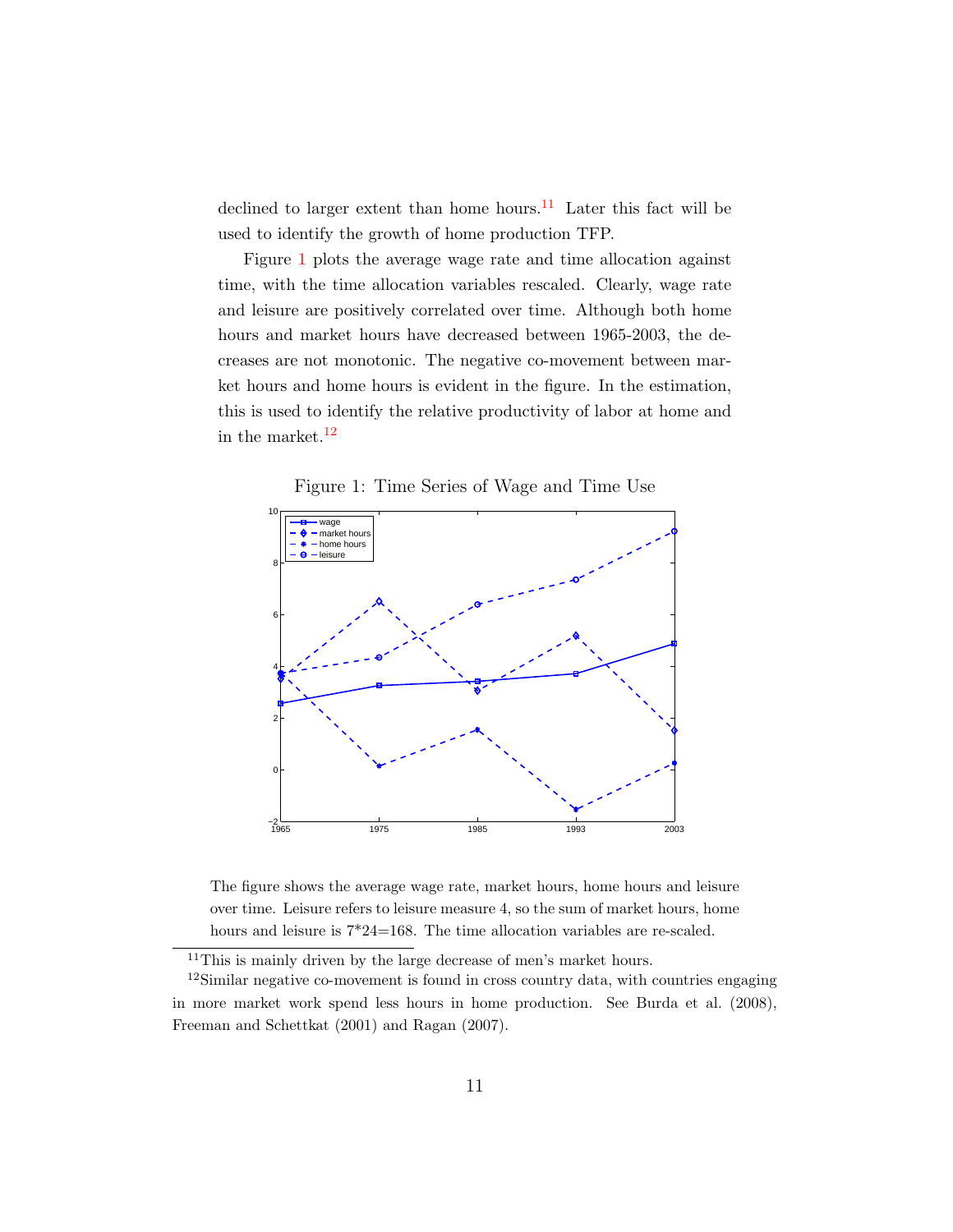Figure [2](#page-11-0) shows the scatter plots of home hours and leisure (measure 4) against market hours. Both home hours and leisure are strongly negatively correlated with market hour, with the correlation coefficients being -0.81 and -0.56. Similar results are found using other measure of leisure. On the other hand, the correlation between home hours and leisure is very weak, not significantly different from zero. These facts are well explained in our model. We will return to this point after estimating the model.

Figure 2: Correlation Between Market Hours, Home Hours and Leisure

<span id="page-11-0"></span>

The figure are scatter plots from the pooled data. The upper panel shows the correlation between market hours and home hours. The lower panel shows the correlation between market hours and leisure. The fitted lines are obtained by running OLS.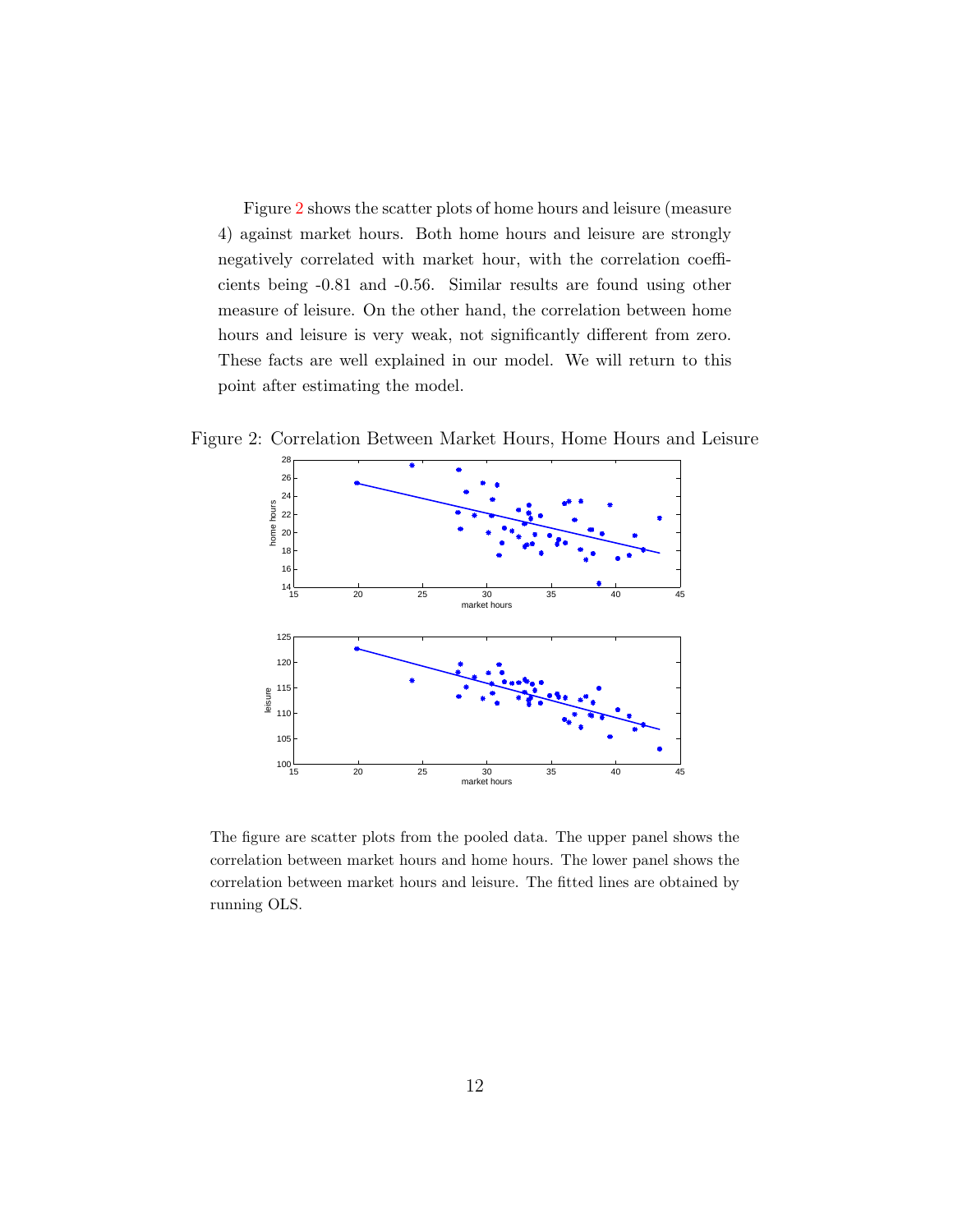# 3 The Model

In this section we present a model of optimal time allocation which can generate the established facts in section [2.](#page-5-1) In the model, an agent takes the wage rate and home production technology as given, and maximizes utility by allocating time among market hours, home hours and leisure. We also discuss why a home production model that abstracts from home production TFP faces difficulty in explaining the documented time use patterns.

## 3.1 Model Setup

An agent derives utilities from the composition of consumption goods  $c$  and leisure  $\ell$  and solves the following optimization problem.

<span id="page-12-0"></span>
$$
\max_{h^m,h^n,\ell,c} u(\ell,c)
$$

s.t.

$$
x = wh^m + tr \tag{1}
$$

$$
c = g(x, h^n | z, A) \tag{2}
$$

$$
\ell = T - h^m - h^n \tag{3}
$$

where

 $x =$  market goods expenditure

 $h^m =$  market hours

 $tr =$ transfer

 $h^n =$  home hours

 $T =$  total time endowment

 $z =$ labor augmenting home production technology

 $A =$ home production TFP

 $g(x, h^n | z, A) = \text{home production function}$ 

Here, we interpret transfer in equation [\(1\)](#page-12-0) as the sum of government transfer, non-labor income and changes of assets. Transfer does not affect our estimation below, because we employ data on expenditure directly.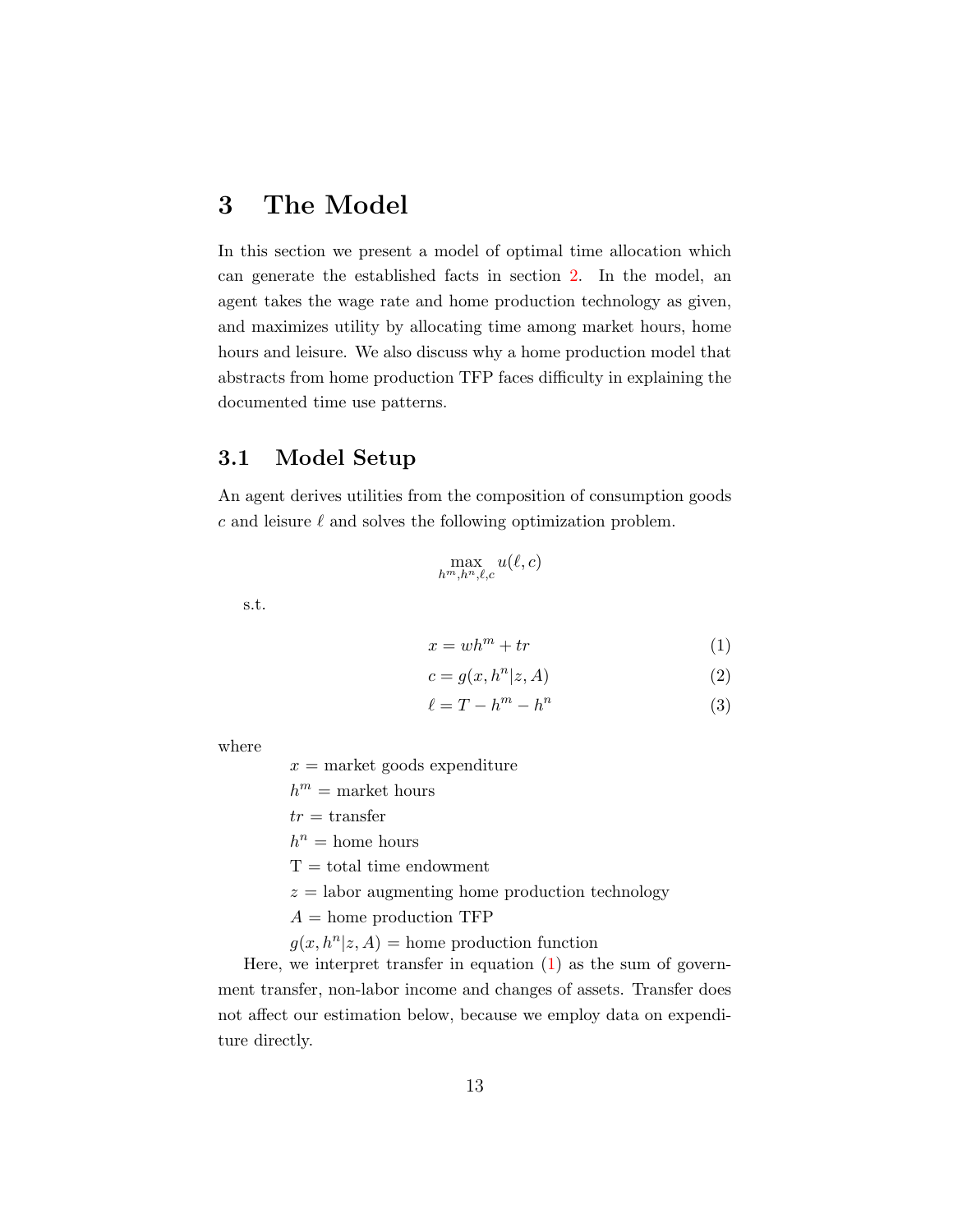The functional forms of utility and home production are

$$
u(\ell, c) = \left[ \alpha \ell^{1 - 1/\theta} + (1 - \alpha) c^{1 - 1/\theta} \right]^{\frac{1}{1 - 1/\theta}}
$$
(4)

$$
g(x, h^{n}|z, A) = A[(1 - \rho)x^{1 - 1/\sigma} + \rho(zh^{n})^{1 - 1/\sigma}]^{\frac{1}{1 - 1/\sigma}}, \quad (5)
$$

where  $\theta$  is the elasticity of substitution between leisure and consumption, and  $\sigma$  is the elasticity of substitution between home hours and market goods. It will be clear that the two elasticities are critical in time allocation.

Our modeling of home production follows [Becker](#page-34-7) [\(1965\)](#page-34-7). Home production combines market goods and home hours to produce con-sumption goods.<sup>[13](#page-13-0)</sup> Some existing studies treat market sector and home sector symmetrically, assuming both to take capital and labor as in-puts and produce consumption goods.<sup>[14](#page-13-1)</sup> The way home production is modeled here can be viewed as a special case of this two-sector modeling, with home capital submerged into market expenditure.

The model is a static one that focuses on the intra-temporal optimal allocation. Beside its the simplicity, this treatment avoids the complication from inter-temporal elasticity of substitution which is known to be closely related to intra-temporal time allocation [\(Camp](#page-34-0)[bell and Ludvigson](#page-34-0) [\(2001\)](#page-34-0)). In addition, an infinite horizon model entails the existence of balanced growth path. However in our model we allow leisure, home hours and market hours to have time series trends driven by home production TFP, thus we are not able to resort to balanced growth path to deal with nonstationarity arising from the growth of productivity or wage.

<span id="page-13-0"></span><sup>13</sup>[Hamermesh](#page-35-8) [\(2008\)](#page-35-8) assumes that "eating at home" is produced by combining eatingrelated time and goods, and accomplishes the direct estimates of home production of eating.

<span id="page-13-1"></span><sup>&</sup>lt;sup>14</sup>Examples include [Greenwood and Hercowitz](#page-35-1) [\(1991\)](#page-34-3) [Benhabib et al.](#page-34-3) (1991) and [Mc-](#page-36-0)[Grattan et al.](#page-36-0) [\(1997\)](#page-36-0).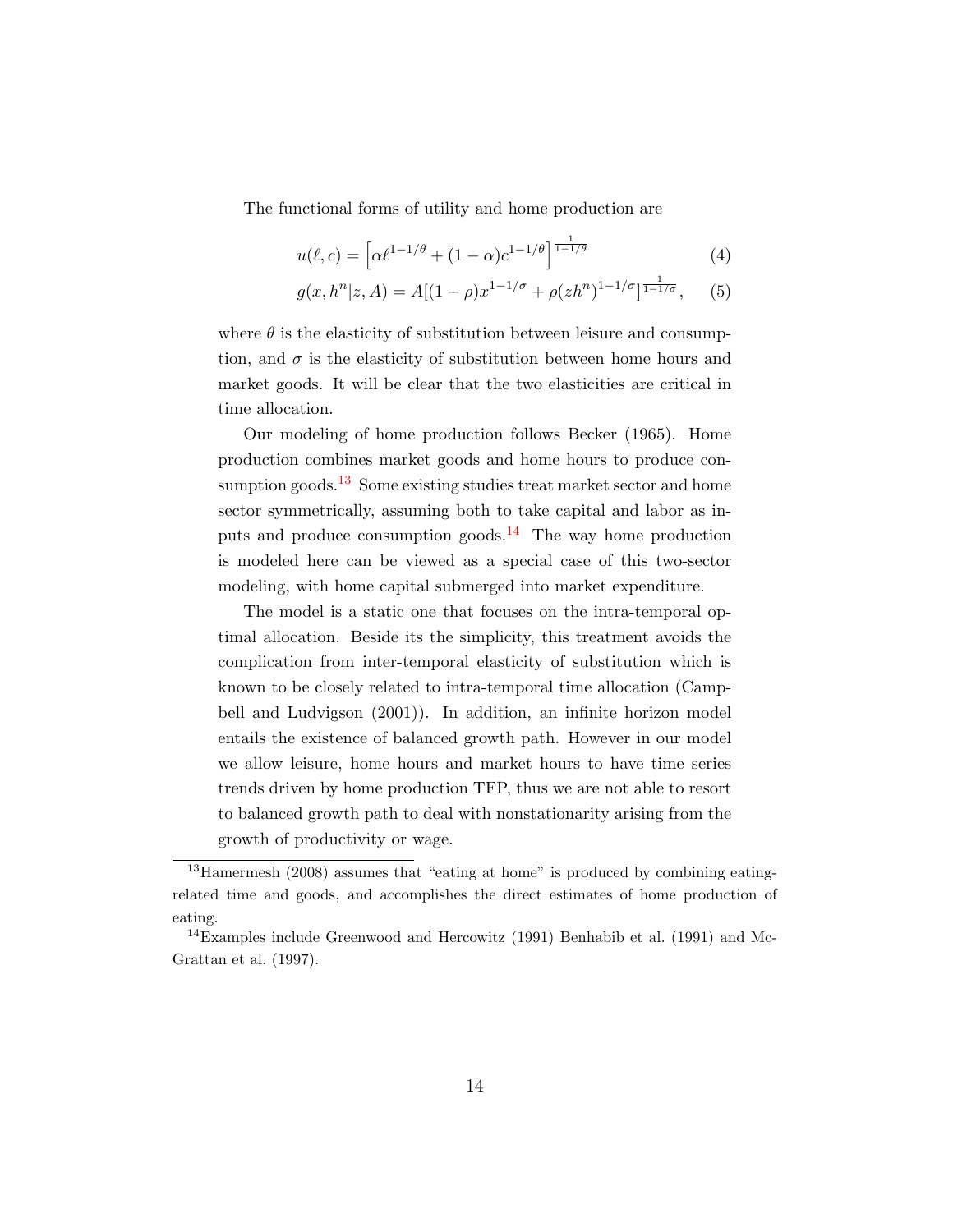### 3.2 First Order Conditions and Mechanisms

First order conditions with respect to  $h^m$  and  $h^n$  yield two equations:

<span id="page-14-0"></span>
$$
w\frac{\partial g}{\partial x} \times \frac{\partial u}{\partial c} = \frac{\partial u}{\partial \ell} \tag{6}
$$

<span id="page-14-1"></span>
$$
\frac{\partial g}{\partial h^n} \times \frac{\partial u}{\partial c} = \frac{\partial u}{\partial \ell} \tag{7}
$$

Combining [\(6\)](#page-14-0) and [\(7\)](#page-14-1) yields

<span id="page-14-2"></span>
$$
w\frac{\partial g}{\partial x} = \frac{\partial g}{\partial h^n} \tag{8}
$$

Both sides of equation [\(8\)](#page-14-2) represent price of leisure in terms of the numeraire – consumption goods c. Therefore  $w^* = w \frac{\partial g}{\partial x} = \frac{\partial g}{\partial h^n}$  is the effective wage rate. If an agent gives up one unit of leisure, she can put that time into home production. The marginal product of the home hours is  $\frac{\partial g}{\partial h^n}$ . Alternatively, she can choose to work more in the market, earning  $w$ , which in turn is put into home production. So the marginal product of market time is  $w \frac{\partial g}{\partial x}$ . In equilibrium, the marginal product of market time must equal to that of home hours.

Simply manipulating the first-order conditions gives the following two equations:

<span id="page-14-3"></span>
$$
log(h^n) = -\sigma log\left(\frac{1-\rho}{\rho}\right) + log\left(\frac{x}{w}\right) + (\sigma - 1)log\left(\frac{z}{w}\right) \tag{9}
$$

<span id="page-14-4"></span>
$$
log(\ell) = constant + (1 - \theta)log(A) + log(x) - \theta log(w)
$$

$$
+ \frac{\sigma - \theta}{\sigma - 1} log\left[1 + \left(\frac{\rho}{1 - \rho}\right)^{\sigma} \left(\frac{z}{w}\right)^{\sigma - 1}\right] \tag{10}
$$

where  $constant = \theta log\left(\frac{\alpha}{1-\alpha}\right) + \sigma \frac{1-\theta}{\sigma-1}$  $rac{1-\theta}{\sigma-1}log(1-\rho)$ 

From equation  $(9)$ , the impact of LAT  $(z)$  on home hours depends on value of  $\sigma$ . If market goods and home hours are substitutes  $(\sigma > 1)$ , home hours increases with the LAT, and vice versa. Notice that home production TFP does not directly impact home hours. Equation [\(10\)](#page-14-4) shows that the impacts of TFP  $(A)$  on leisure depend on  $\theta$ , the substitutability between consumption and leisure. If  $\theta$  < 1, then higher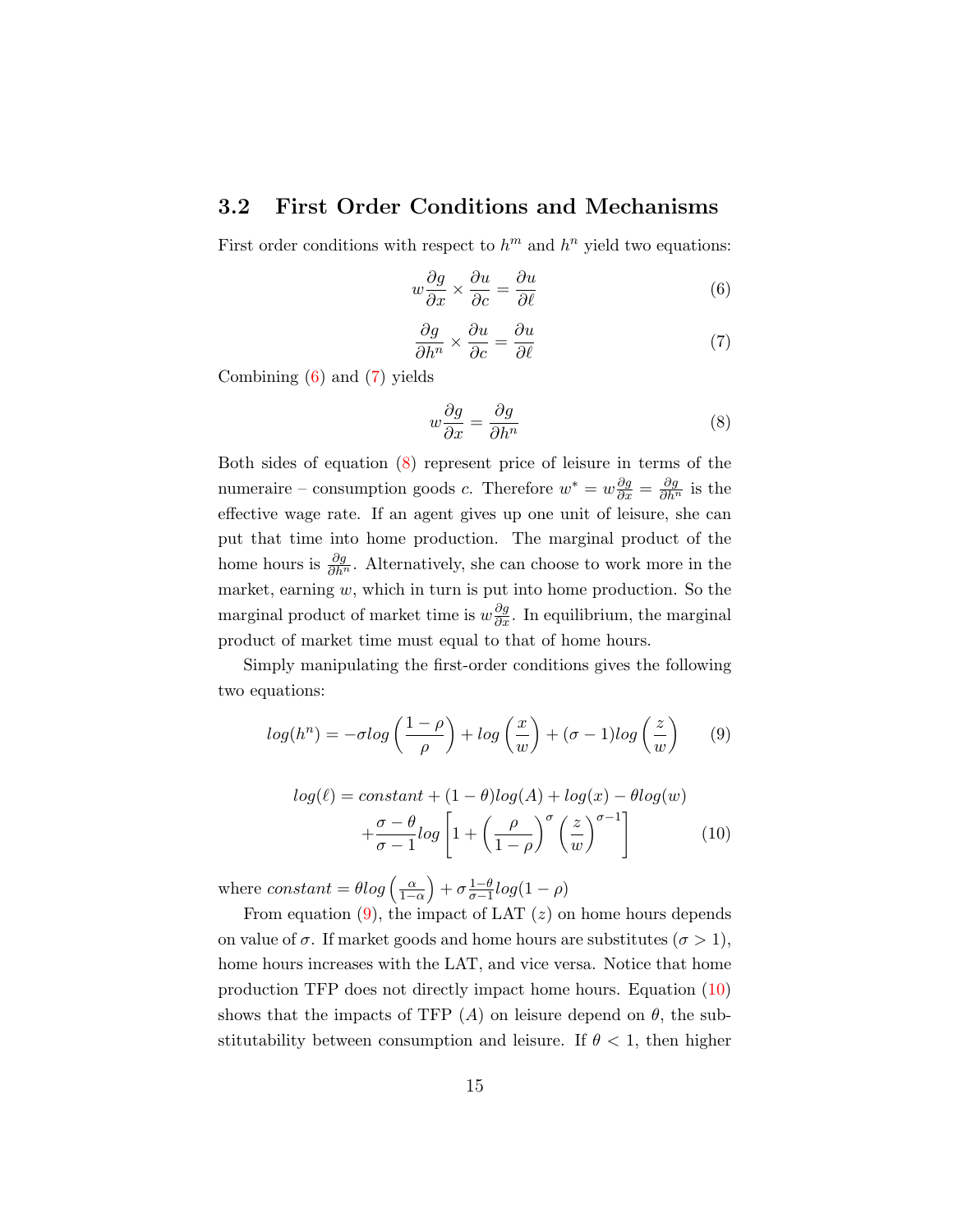A will induce agents to take more leisure to complement the increased consumption.

For expositional purposes, we set the transfer in equation [\(1\)](#page-12-0) to zero, so that  $x = wh^m$ . Plugging this into equation [\(9\)](#page-14-3) and [\(10\)](#page-14-4) leads to

<span id="page-15-0"></span>
$$
log\left(\frac{h^n}{h^m}\right) = -\sigma log\frac{1-\rho}{\rho} + (\sigma - 1)log\frac{z}{w}
$$
 (11)

and

<span id="page-15-1"></span>
$$
log\left(\frac{\ell}{h^m}\right) = constant + (1 - \theta)log(A) + (1 - \theta)log(w) + \frac{\sigma - \theta}{\sigma - 1}log\left[1 + \left(\frac{\rho}{1 - \rho}\right)^{\sigma}\left(\frac{z}{w}\right)^{\sigma - 1}\right]
$$
(12)

Equation [\(11\)](#page-15-0) shows that economic agents shift time between market work and home production in response to changes in the relative productivity  $\frac{z}{w}$ . This enables us to explain the co-movement of home hours and market hours plotted in Figure [1.](#page-10-1) Equation [\(12\)](#page-15-1) shows that the allocation of time between market work and leisure depends on both home production TFP and relative productivity  $\frac{z}{w}$ . In summary, changes of home production technology are directly related to the shifts of time between market work and home production, and between market work and leisure. This is consistent with the negative correlations between  $h^m$  and  $h^n$ , and between  $h^m$  and  $\ell$ , as shown in Figure [2.](#page-11-0)

#### 3.3 Why Home Production TFP

Why is it difficult for a model without home production TFP to explain the time use patterns in both time series and cross sections? From [\(10\)](#page-14-4), absent TFP, the time series increase of leisure can be driven either by increases of wage rate or by changes of  $\frac{z}{w}$ , the relative productivity. In the former case, correlation between wage rate and leisure in cross sections would also be positive, which is inconsistent with the data. Now the problem becomes whether the rising leisure can be driven by changes of  $\frac{z}{w}$ .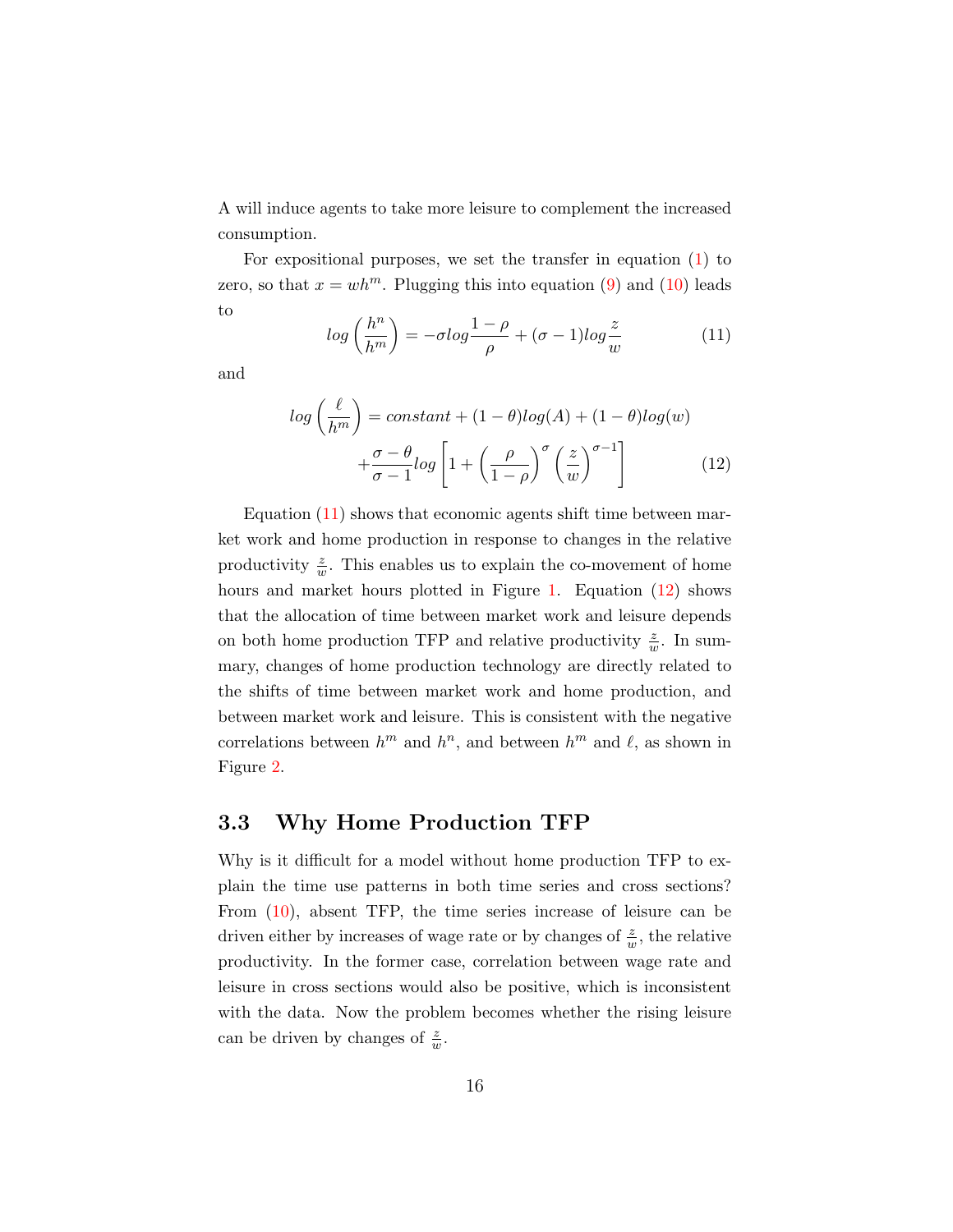**Claim 1:** If  $\frac{z}{w}$  does not decrease with w, i.e., the advantage of higher-wage households in home production does not outweighs that in the market, then the time series rise of leisure between 1965-2003 is NOT driven by changes in  $\frac{z}{w}$ .

See the proof in Appendix B. The intuition is simple. If  $\frac{z}{w}$  has decreased over time, equation  $(10)$  (also equation  $(12)$ ) predicts that agents should have shifted time from leisure to market work. Thus leisure should decrease over time, rather than increase. On the other hand, if  $\frac{z}{w}$  has increased, then agents should have shifted time from market work to home production, which is inconsistent with the fact that the ratio of market hours to home hours has decreased, as shown in the last row of Table [2.](#page-9-1)

# 4 Estimation

In this section, we estimate the growth factors of home production technology and model parameters, and show the estimated model explains the documented time use patterns quite well. We then further illustrate the impacts of home production technology on time allocation.

#### 4.1 Estimation Strategy

We use the Minimum Distance Estimator to estimate the growth factors of LAT and TFP along with model parameters. Home production technology can hardly be measured directly from the data. Hence, we normalize both LAT and TFP in 1965 to 1, The set of parameters to be estimated is  $\Theta = {\rho, \sigma, \alpha, \theta}$ . We summarize the symbols of parameters and technology as follows.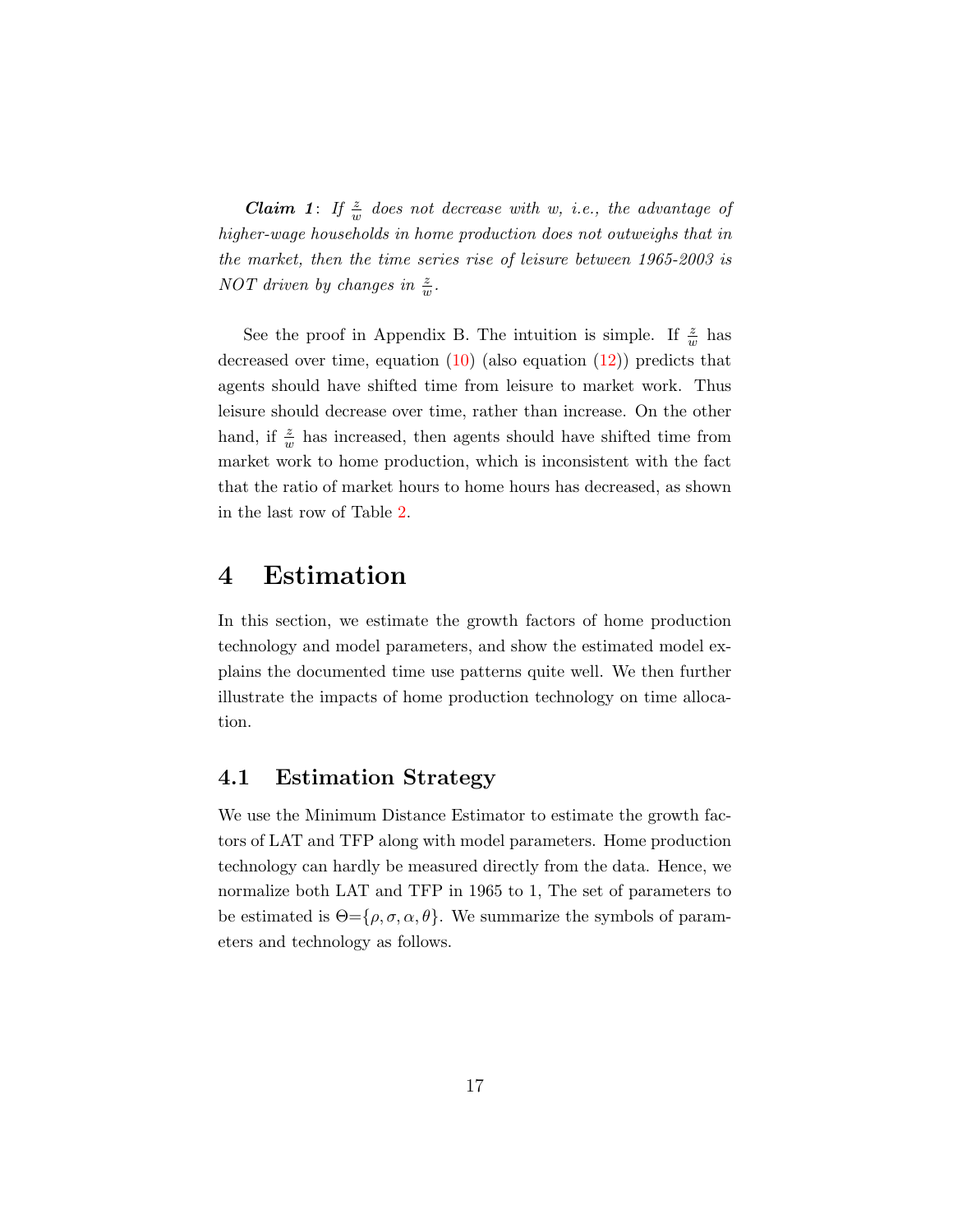| Symbol   | Definition                                      |
|----------|-------------------------------------------------|
| $\rho$   | share of home hours in home production function |
| $\sigma$ | ES between market goods and home hours          |
| $\alpha$ | share of leisure in utility function            |
| $\theta$ | ES between consumption and leisure              |
| LAT      | labor-augmenting home production technology     |
| FTP      | total factor productivity in home production    |

We assume that agents of different income deciles adopt the same home production technology at any point in time. Over time, LAT grows at varying rates. Therefore we estimate the growth factors of LAT for four intervals: 1965-1975, 1975-1985, 1985-1993, 1993-2003. However we restrict the growth rate of TFP to be a constant. The reason of the restriction will be clear in the next section as we examine how technology shapes time allocation. Simply speaking, TFP causes no cross sectional variations in time use, hence it is impossible to identify varying growth rates. Totally there are 9 unknowns to pin down.

We choose the parameter values and home production technology so that the model can match a set of data moments. The moments needs to be sensitive to parameters and able to summarize the features of our model and data. The first two moments are from the two first order conditions. That is

$$
0 = w\frac{\partial g}{\partial x} \times \frac{\partial u}{\partial c} - \frac{\partial u}{\partial \ell}
$$
 (13)

<span id="page-17-0"></span>
$$
0 = \frac{\partial g}{\partial h^n} \times \frac{\partial u}{\partial c} - \frac{\partial u}{\partial \ell} \tag{14}
$$

These conditions govern the optimal intra-temporal allocation of time and goods, hence are closely related to the share parameters as well as the substitutability parameters.

The second set of moments are the averages of market hours and home hours in the five waves of survey data. These averages are informative about technology growth rates. Specifically, the shifts of production time between home and market, as shown in Figure [1,](#page-10-1) help us pin down the growth rates of home production technology.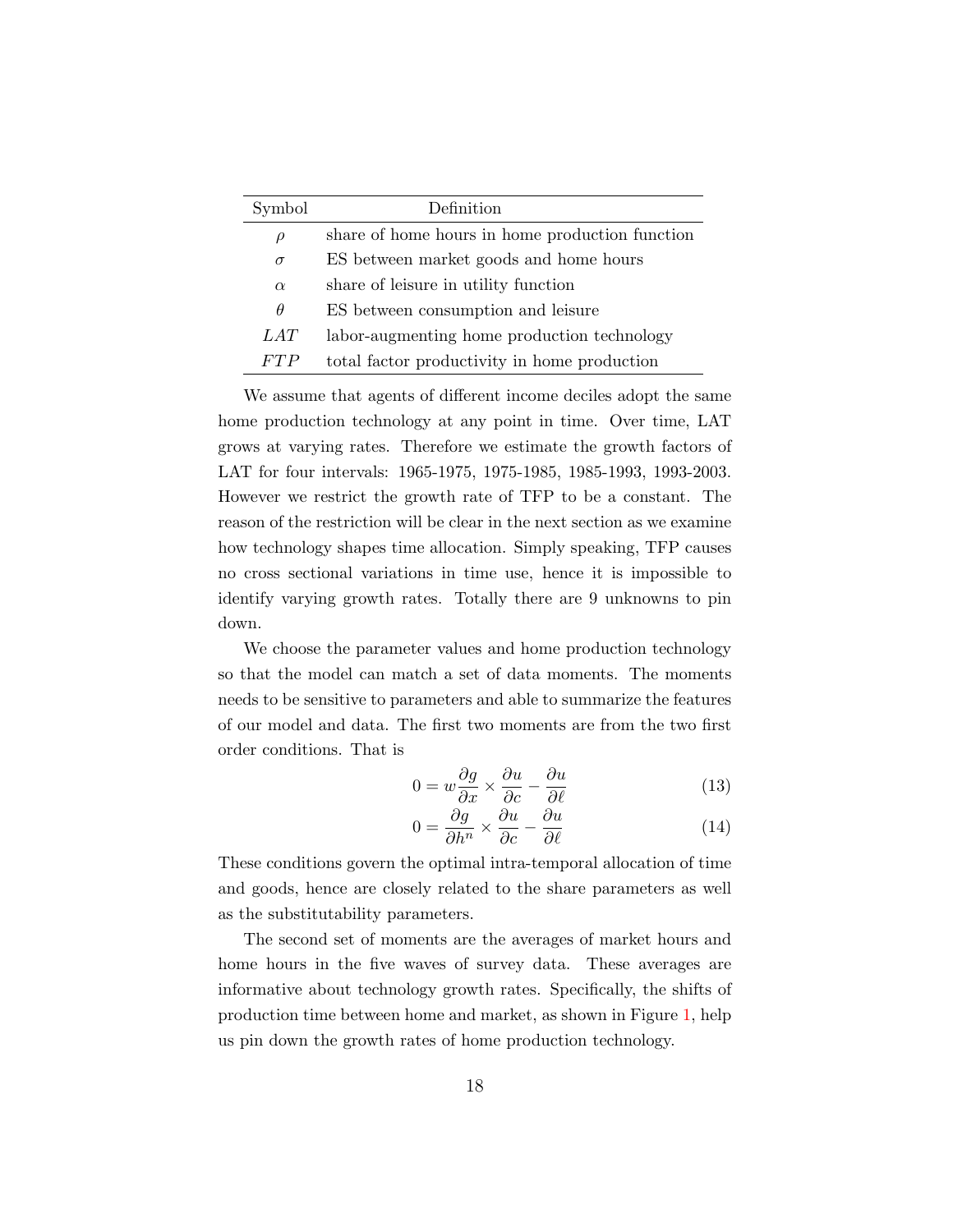Finally, the first order conditions should be orthogonal to the level of time use, therefore our third set of moments comes from the product of average market hours and home hours with the first order conditions in equation  $(13)$  and  $(14)$ . This ensures that the first order conditions hold no matter how time allocation is shifted by changes of wage rate and home production technology. In total, we have 32 moments to target. With 9 unknowns, the number of overidentifying restrictions is 23.

#### 4.2 Estimation Results

The estimation results are reported in table [3.](#page-19-0) Consumption and leisure are estimated to be complements in the utility function. The estimated elasticity of substitution is below one, while the log-log preference commonly used in the literature assumes unit elasticity. The estimated elasticity of substitution between home time and market goods is around 2.1. In the literature it ranges from 1.6 to 2.5. For example, it is between 1.6 and 2 in Rupert, Rogerson and Wright (1995), depending on the demographic group. The estimate is 2 in Aguiar and Hurst (2007a), 1.8 in McGrattan, Rogerson and Wright (1997), and 2.3 in Chang and Schorfheide (2003).

Growth factor of LAT was high during 1965-1975 and 1993-2003, but low in other periods. This pattern is consistent through different measures of leisure. During 1965-2003, LAT increased by a factor of about 1.8. The corresponding annual growth rate is about 1.56% It should be noted that changes of tax code is not modeled explicitly, but they affect real wage rate. Therefore in the estimation they are captured by LAT growth.

Based on leisure 2, leisure 3 and leisure 4, TFP has grown at a factor of about 1.07-1.14 every decade, which amounts to annual growth rate of between  $0.068 - 0.132\%$ . Using leisure 1, TFP growth rate is about 3.5% per annum. The J-statistics show that the model is not reject at 10% using leisure 1.

Using the estimated parameter values and technology, we simulate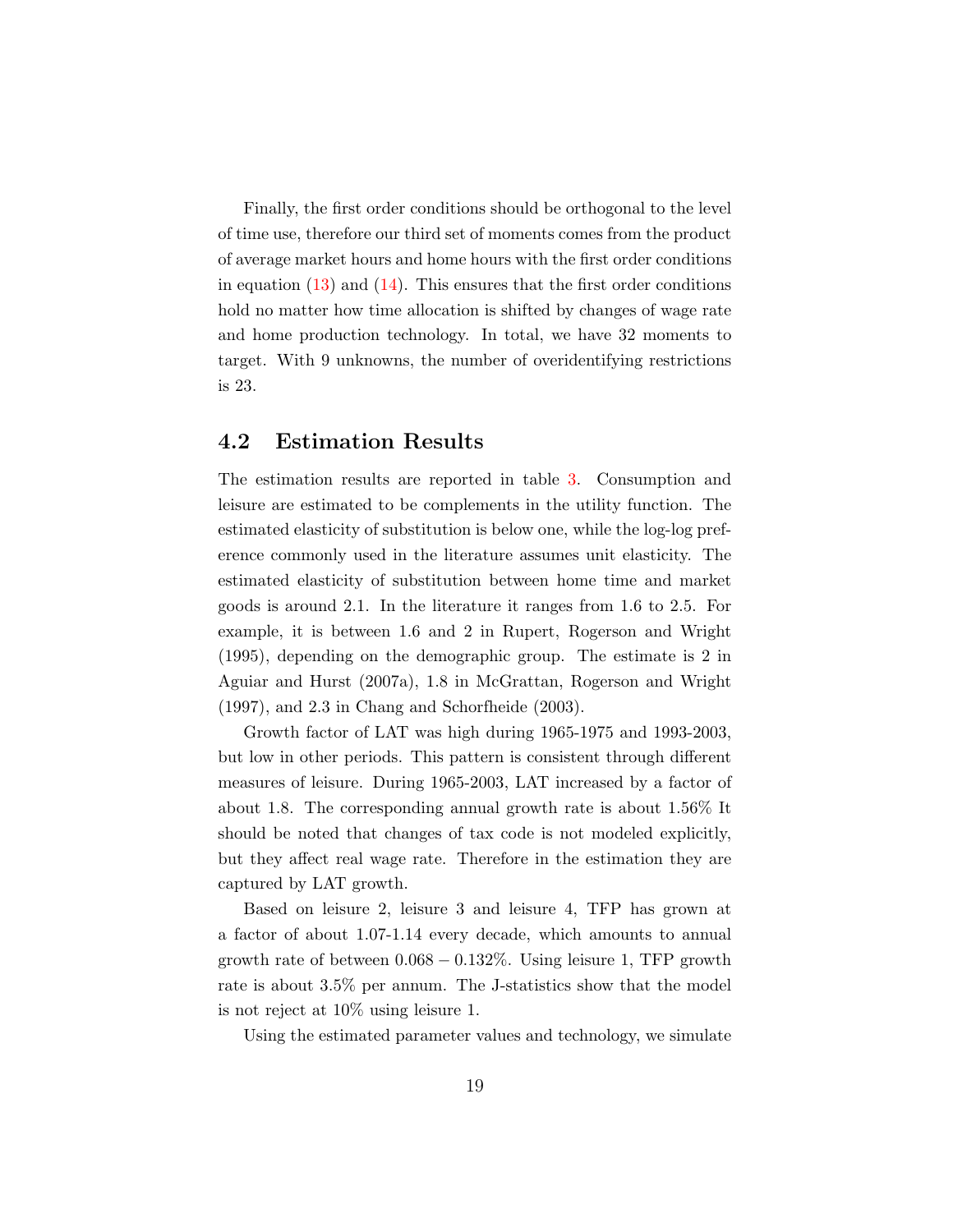<span id="page-19-0"></span>

| Table 3: Estimation Results |         |        |        |           |           |        |          |          |            |  |  |
|-----------------------------|---------|--------|--------|-----------|-----------|--------|----------|----------|------------|--|--|
|                             | 1965-   | 1975-  | 1985-  | 1993-     |           |        |          |          |            |  |  |
|                             | 1975    | 1985   | 1993   | 2003      | $\sigma$  | $\rho$ | $\theta$ | $\alpha$ | J-stat     |  |  |
| Leisure 1                   |         |        |        |           |           |        |          |          |            |  |  |
| <b>LAT</b>                  | 1.146   | 1.042  | 1.000  | 1.433     | 2.108     | 0.549  | 0.892    | 0.307    | 3.311      |  |  |
|                             | (0.15)  | (0.14) | (0.15) | (0.27)    | (0.23)    | (0.02) | (0.23)   | (0.03)   | $(p=0.93)$ |  |  |
| <b>TFP</b>                  |         |        | 1.410  |           |           |        |          |          |            |  |  |
|                             |         |        | (1.46) |           |           |        |          |          |            |  |  |
|                             |         |        |        |           | Leisure 2 |        |          |          |            |  |  |
| <b>LAT</b>                  | 1.221   | 1.002  | 1.000  | 1.505     | 2.101     | 0.545  | 0.890    | 0.633    | 5.814      |  |  |
|                             | (0.15)  | (0.13) | (0.14) | (0.28)    | (0.16)    | (0.02) | (0.22)   | (0.04)   | $(p=0.74)$ |  |  |
| <b>TFP</b>                  |         |        | 1.141  |           |           |        |          |          |            |  |  |
|                             | (0.658) |        |        |           |           |        |          |          |            |  |  |
|                             |         |        |        |           | Leisure 3 |        |          |          |            |  |  |
| <b>LAT</b>                  | 1.207   | 1.011  | 1.000  | $1.527\,$ | 2.174     | 0.552  | 0.863    | 0.648    | 8.138      |  |  |
|                             | (0.16)  | (0.12) | (0.13) | (0.27)    | (0.14)    | (0.02) | (0.23)   | (0.05)   | $(p=0.54)$ |  |  |
| <b>TFP</b>                  |         |        | 1.088  |           |           |        |          |          |            |  |  |
|                             |         |        | (0.44) |           |           |        |          |          |            |  |  |
| Leisure 4                   |         |        |        |           |           |        |          |          |            |  |  |
| <b>LAT</b>                  | 1.222   | 1.000  | 1.000  | 1.542     | 2.184     | 0.552  | 0.860    | 0.658    | 8.558      |  |  |
|                             | (0.16)  | (0.12) | (0.14) | (0.27)    | (0.14)    | (0.02) | (0.24)   | (0.05)   | $(p=0.50)$ |  |  |
| <b>TFP</b>                  |         |        | 1.070  |           |           |        |          |          |            |  |  |
|                             |         |        | (0.40) |           |           |        |          |          |            |  |  |

The table reports results of minimum distance estimation based on different measures of leisure. The factors of growth of LAT and TFP are per decade. In parenthesis are standard errors.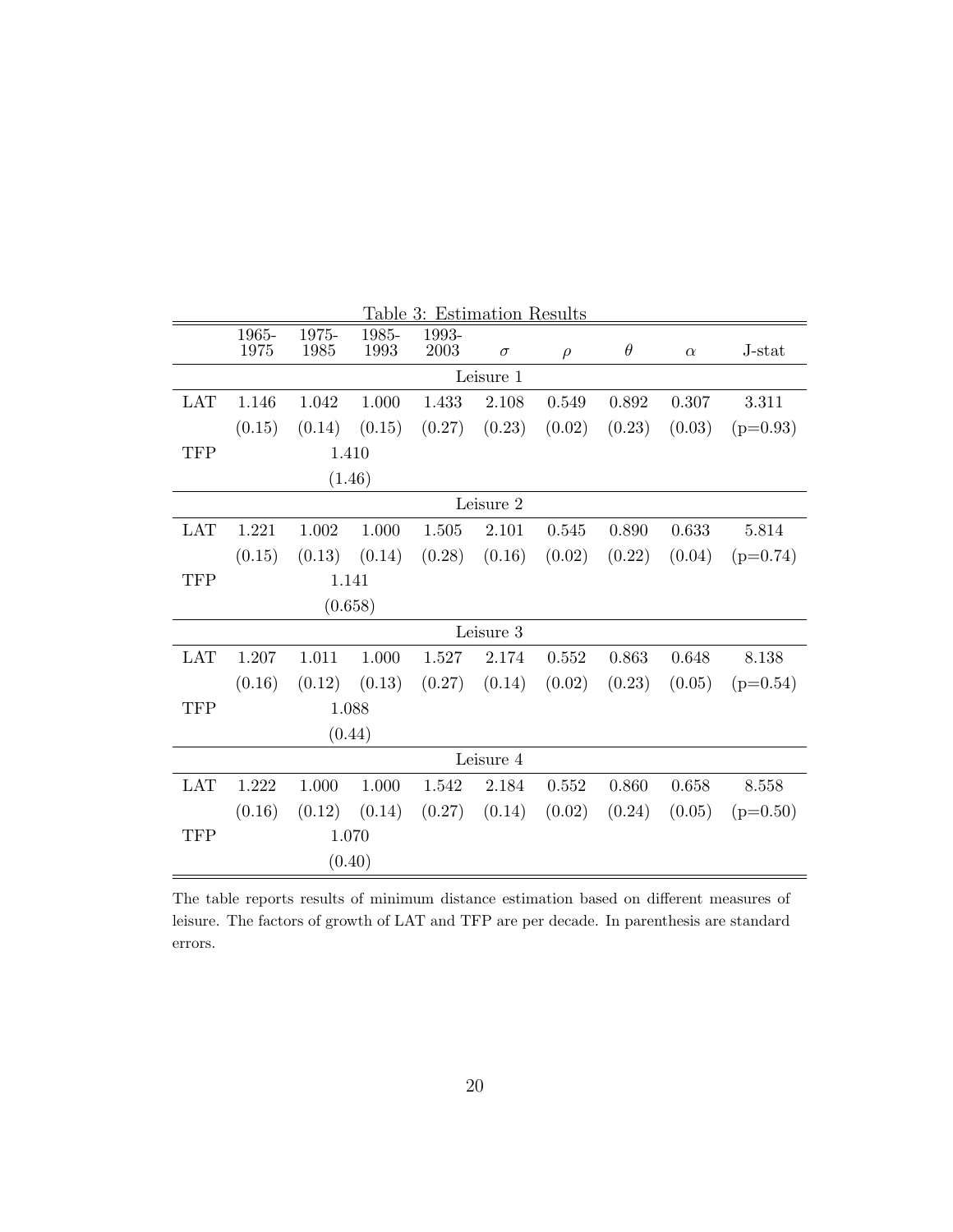market hours, home hours and leisure from the model. In simulation, we take wage and market expenditure from the real data exogenously, and calculate optimal time allocation based on equation [\(9\)](#page-14-3) and [\(10\)](#page-14-4). Figure [3](#page-20-0) shows the average time use for different survey years, both from real data and simulated data. The simulated data closely track the trend of time allocation in the real data. Specifically, the simulated data can generate similar magnitude of increase in leisure and decrease in home hours and market hours as in the data.

<span id="page-20-0"></span>

The figure compares the weekly averages of market hours, home hours and leisure from the model to those in the data. Averages from the model depend on the leisure measure used in the estimation. Results from using leisure 1 is reported in the top panel. Results from using leisure 2 is reported in the second-to-top panel, and so on.

Table [4](#page-21-0) reports the cross sectional correlation between time use and wage rate in the simulated data for each survey year. For comparison, we also report the correlations in the real data. Except for the correlation between home hours and wage rate in 1975, all the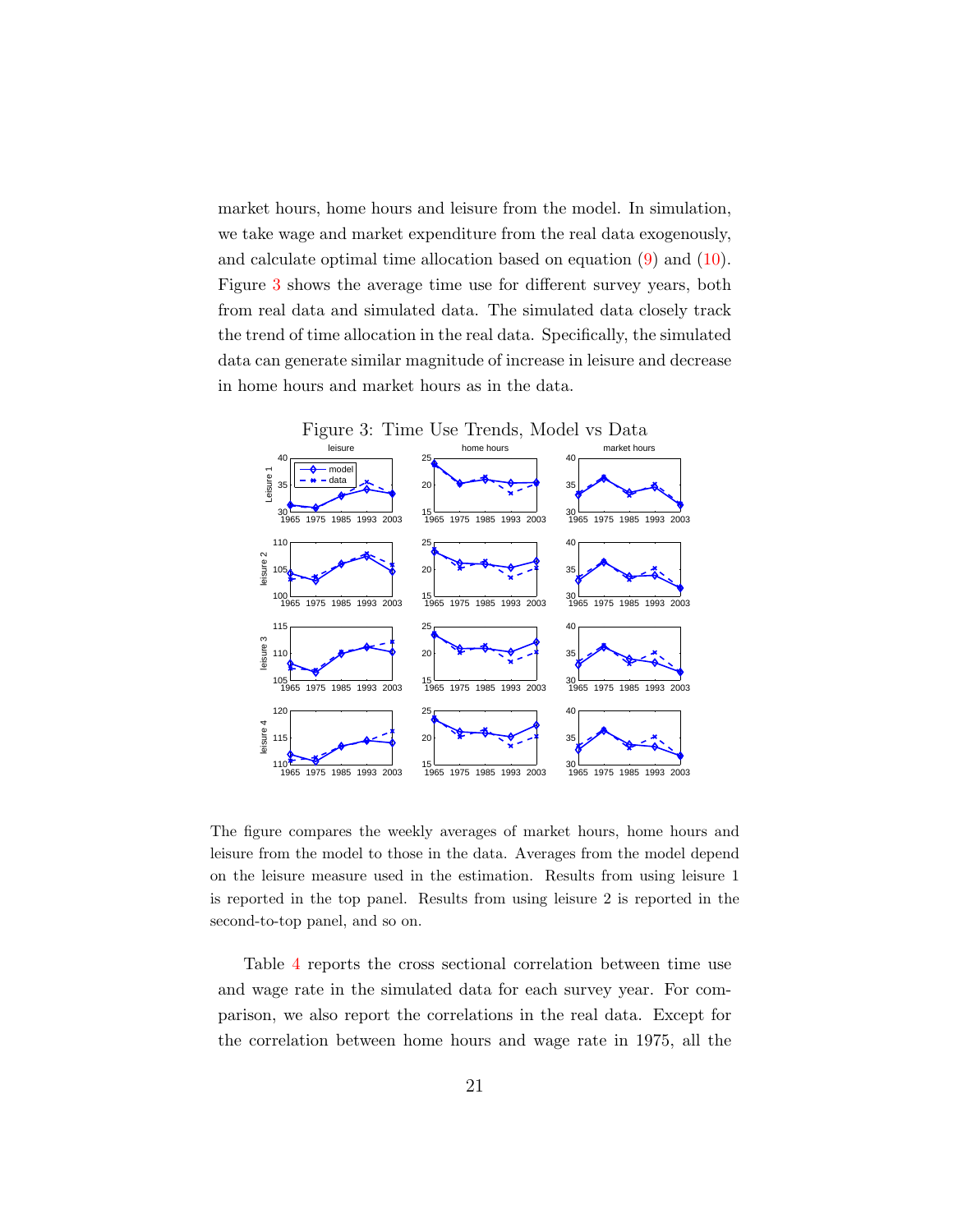correlations generated from the model have the same signs as in the data. As for 1975, the correlation in the data is positive between home hours and wage rate, which is inconsistent with other years, hence the estimated model based on all the available data fails to reproduce it.

<span id="page-21-0"></span>

| year                               |       | 1965     | 1975     | 1985     | 1993     | 2003     |  |  |  |
|------------------------------------|-------|----------|----------|----------|----------|----------|--|--|--|
| Weekly Wage Rate (in 1965 dollars) |       |          |          |          |          |          |  |  |  |
| Leisure 1                          | Data. | $-0.512$ | $-0.543$ | $-0.136$ | $-0.401$ | $-0.26$  |  |  |  |
|                                    | Model | $-0.525$ | $-0.303$ | $-0.285$ | $-0.566$ | $-0.821$ |  |  |  |
| Leisure 2                          | Data  | $-0.584$ | $-0.701$ | $-0.179$ | $-0.558$ | $-0.713$ |  |  |  |
|                                    | Model | $-0.508$ | $-0.32$  | $-0.278$ | $-0.563$ | $-0.832$ |  |  |  |
| Leisure 3                          | Data. | $-0.646$ | $-0.725$ | $-0.444$ | $-0.707$ | $-0.559$ |  |  |  |
|                                    | Model | $-0.510$ | $-0.312$ | $-0.281$ | $-0.555$ | $-0.843$ |  |  |  |
| Leisure 4                          | Data. | $-0.665$ | $-0.798$ | $-0.378$ | $-0.592$ | $-0.634$ |  |  |  |
|                                    | Model | $-0.508$ | $-0.316$ | $-0.278$ | $-0.552$ | $-0.846$ |  |  |  |
| Home Hours                         | Data. | $-0.256$ | 0.470    | $-0.630$ | $-0.390$ | $-0.567$ |  |  |  |
|                                    | Model | $-0.866$ | $-0.788$ | $-0.944$ | $-0.936$ | $-0.948$ |  |  |  |
| Market Hours                       | Data  | 0.544    | 0.607    | 0.660    | 0.741    | 0.650    |  |  |  |
|                                    | Model | 0.836    | 0.745    | 0.866    | 0.880    | 0.952    |  |  |  |

Table 4: Correlation Between Wage and Time Use: Model vs Data

The table compares the cross sectional correlations between wage and time use from the model to those in the data.

# 4.3 Technology and Time Allocation

In our model both TFP and  $\frac{z}{w}$  are major driving forces in optimal time allocation, which is evident from equation  $(9)$  and  $(10)$ . In this section we further investigate how the two forces affect time allocation in both cross sections and time series.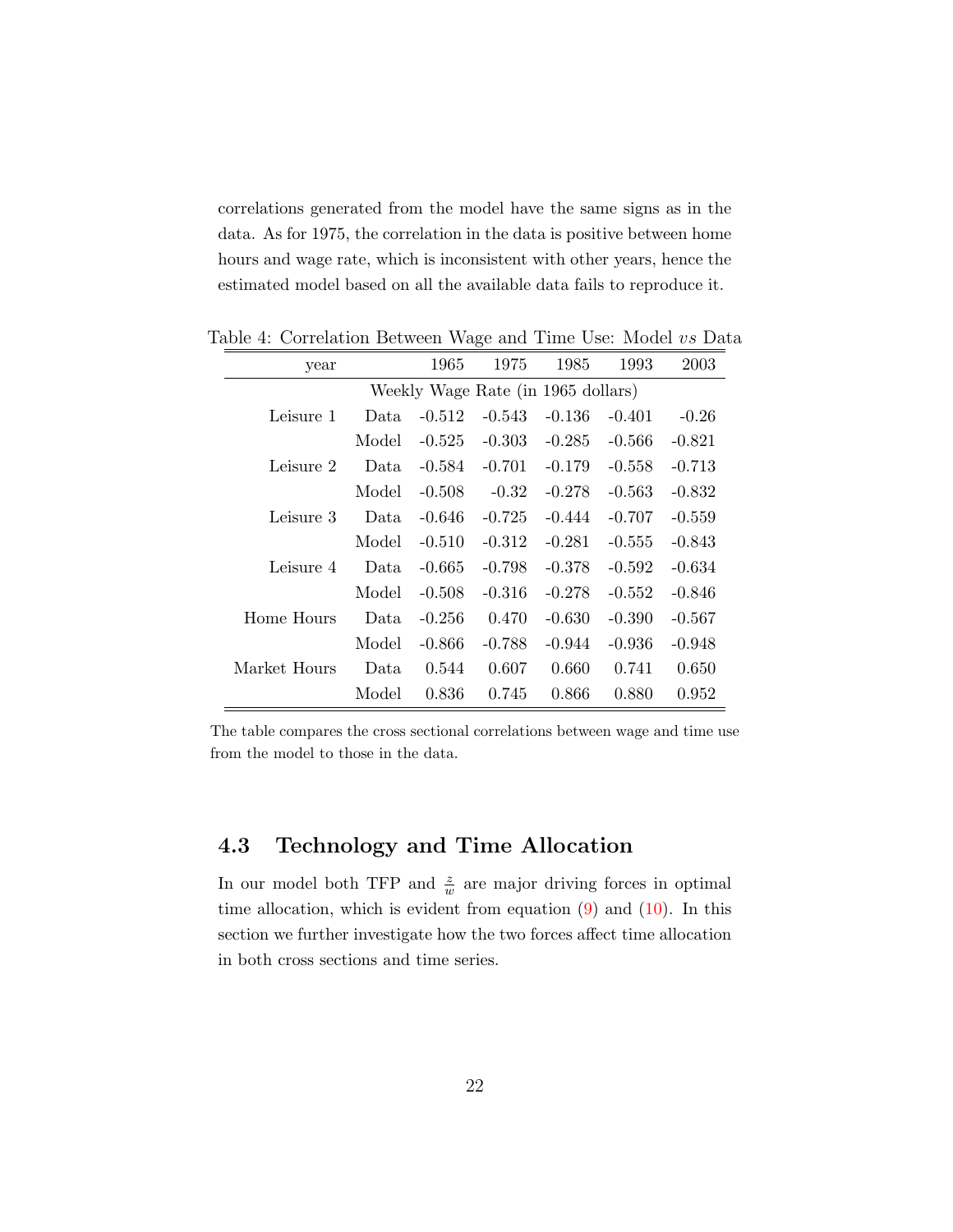## 4.3.1 Relative Labor Productivity  $(\frac{z}{w})$  and Time Allocation

Figure [4](#page-22-0) plots market hours, home hours and leisure from the real data against  $\frac{z}{w}$ , where z is estimated and w is from the real data. Evidently, as  $\frac{z}{w}$  declines, time spent on home production becomes less productive. Since home hours and market goods are substitutes, households will optimally allocate more time to market work and less time to home work.

<span id="page-22-0"></span>

The figure plots time allocation against  $\frac{z}{w}$ . The fitted lines are obtained by running OLS.

It follows that in the cross sections rich agents will work more in the market and less at home since they have lower  $\frac{z}{w}$ . In the model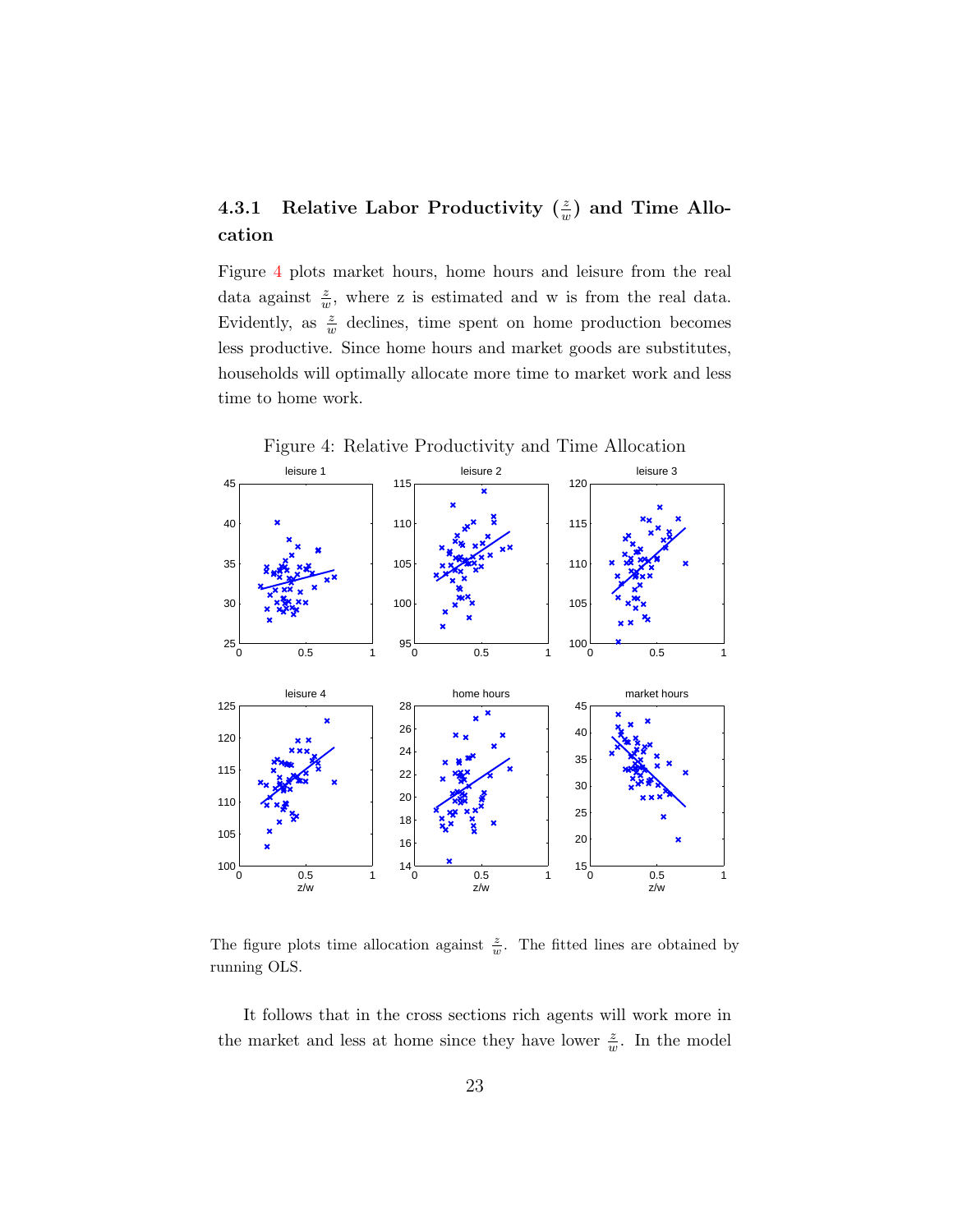without home production,  $\theta$  < 1 implies that income effects dominant substitution effects and rich households should enjoy more leisure. However, when home production is explicitly modeled, an increase in wage (decrease in  $\frac{z}{w}$ ) has one additional effect on leisure – the reduction in home hours results in the reduction in the composite consumption, which in turn leads to the reduction in leisure due to the complementarity. The relative magnitude of the two effects is determined by the relative size of the two elasticities. Figure [4](#page-22-0) shows that the second effect dominates in our estimated model. The intuition for the cross sectional time allocation can also be applied to the time series. According to our estimation,  $\frac{z}{w}$  has declined slightly over time. Therefore, if home production TFP had not changed over time, we should have observed an increase in market hours and a decrease in home hours and leisure over time. However, due to the rise of home production TFP, in reality market hours had decreased and leisure had increased.

#### 4.3.2 Home Production TFP and Time Allocation

Figure [5](#page-24-0) plots time use from real data against home production TFP denoted by the corresponding years. Since we assume agents in the same cross section adopt the same home production technology, there is no cross sectional variation of TFP. When TFP improves, agents can produce the composite consumption good more efficiently. The complementarity between consumption and leisure then implies the increase in leisure.

# 5 Implications on Income Tax and Labor Supply

We use the estimated model to examine the response of time allocation to income taxation and lump-sum transfer. We show how the effect of each of the two policies depends on home production technology and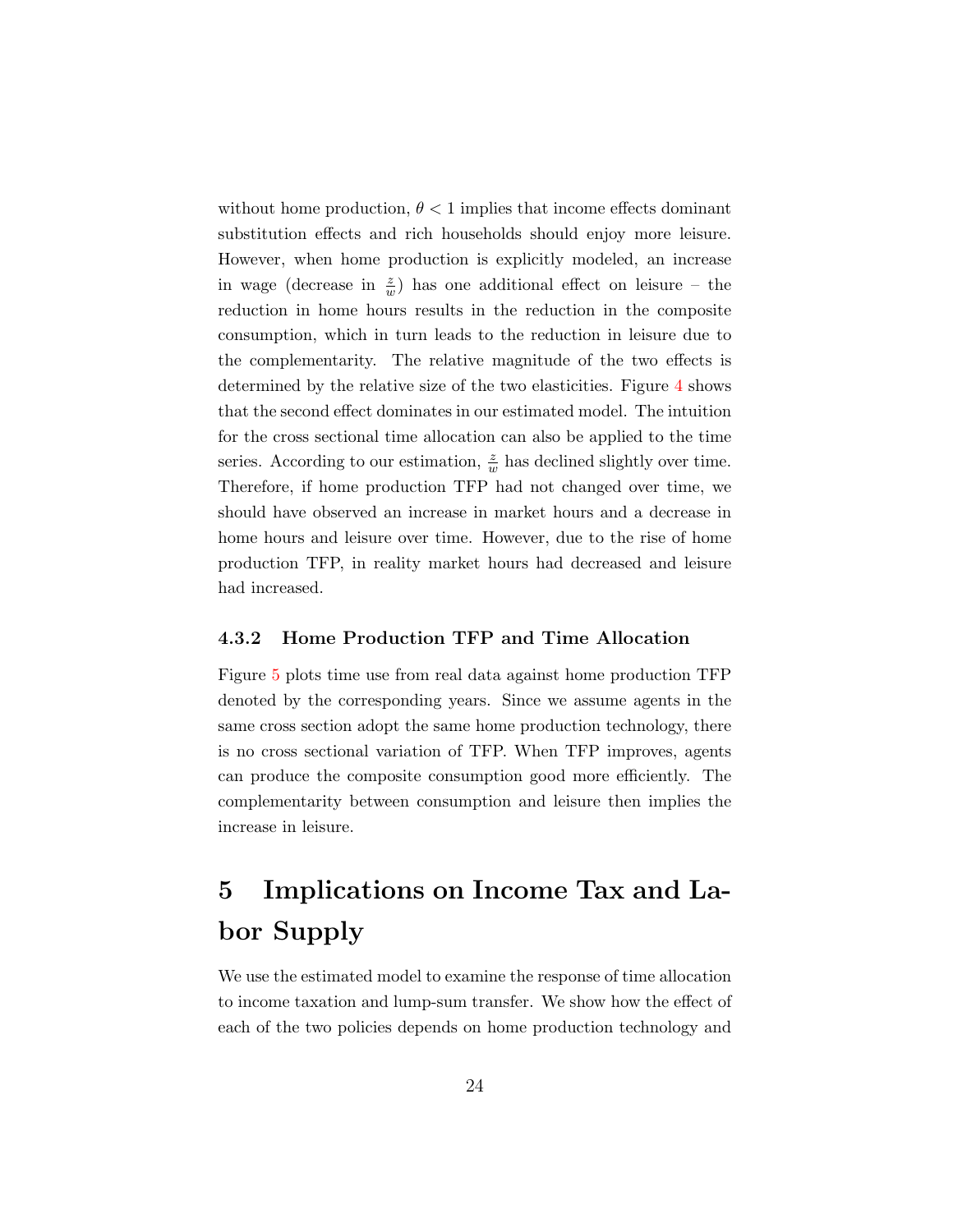

<span id="page-24-0"></span>Figure 5: Home Production TFP and Time Allocation

The figure plots time allocation against estimated TFP. TFP is labeled by the corresponding years. The fitted lines are obtained by running OLS.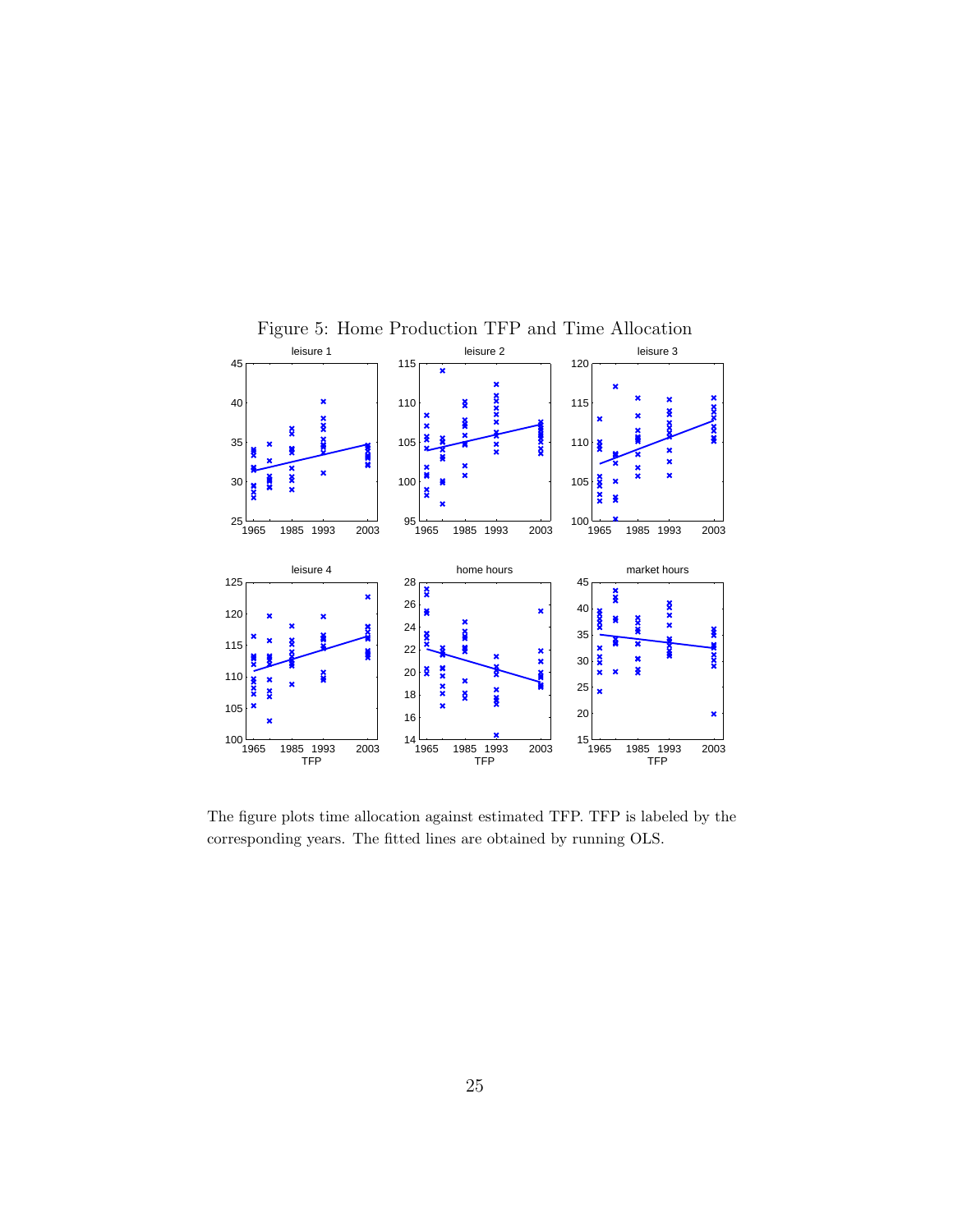wage rate. Then we study the combined effect, assuming the government levies proportional tax and distributes the tax revenue evenly to households as lump-sum transfers. We qualitatively show how the policy effect differs to a model that abstracts from wage heterogeneity.

# 5.1 Dependence of Policy Effect on Home Production Technology and Wage Rate

For proportional income tax, we have the following claim. **Claim 2:** Assuming zero transfer, we have the following

- 1. Proportional income tax increases home hours and leisure, but reduces market hours.
- 2. The tax effect on time allocation is stronger when the levels of home production technology (both LAT and TFP) are higher.
- 3. The tax effect on time allocation is weaker for higher-wage agents.

See Appendix C for the proof.

To quantitatively assess the effect of proportional tax and lumpsum transfer, we take exogenously the decile level wage rates in the data and the estimated home production technology in 2003, and simulate optimal time allocation based on the estimated model parameters. Parameter estimates based on leisure 1 are used. The dashed line in Figure [6](#page-26-0) shows the changes of time use due to a proportional tax of 5% and a lump-sum transfer that equals 5% of average income in 2003. Both policies decrease market labor supply, but the proportional tax shifts market hours mainly to home production while the lump-sum transfer shifts market hours mainly to leisure. Consistent with the prediction in claim 1, tax effect is stronger among lower wage households.<sup>[15](#page-25-0)</sup>

To illustrate to what extent the policy effect depends on home production technology, we conduct two experiments with results also shown in Figure [6.](#page-26-0) In the first experiment, we use LAT from 1993 in

<span id="page-25-0"></span><sup>&</sup>lt;sup>15</sup>Households in lower income deciles have lower wage rates in the data.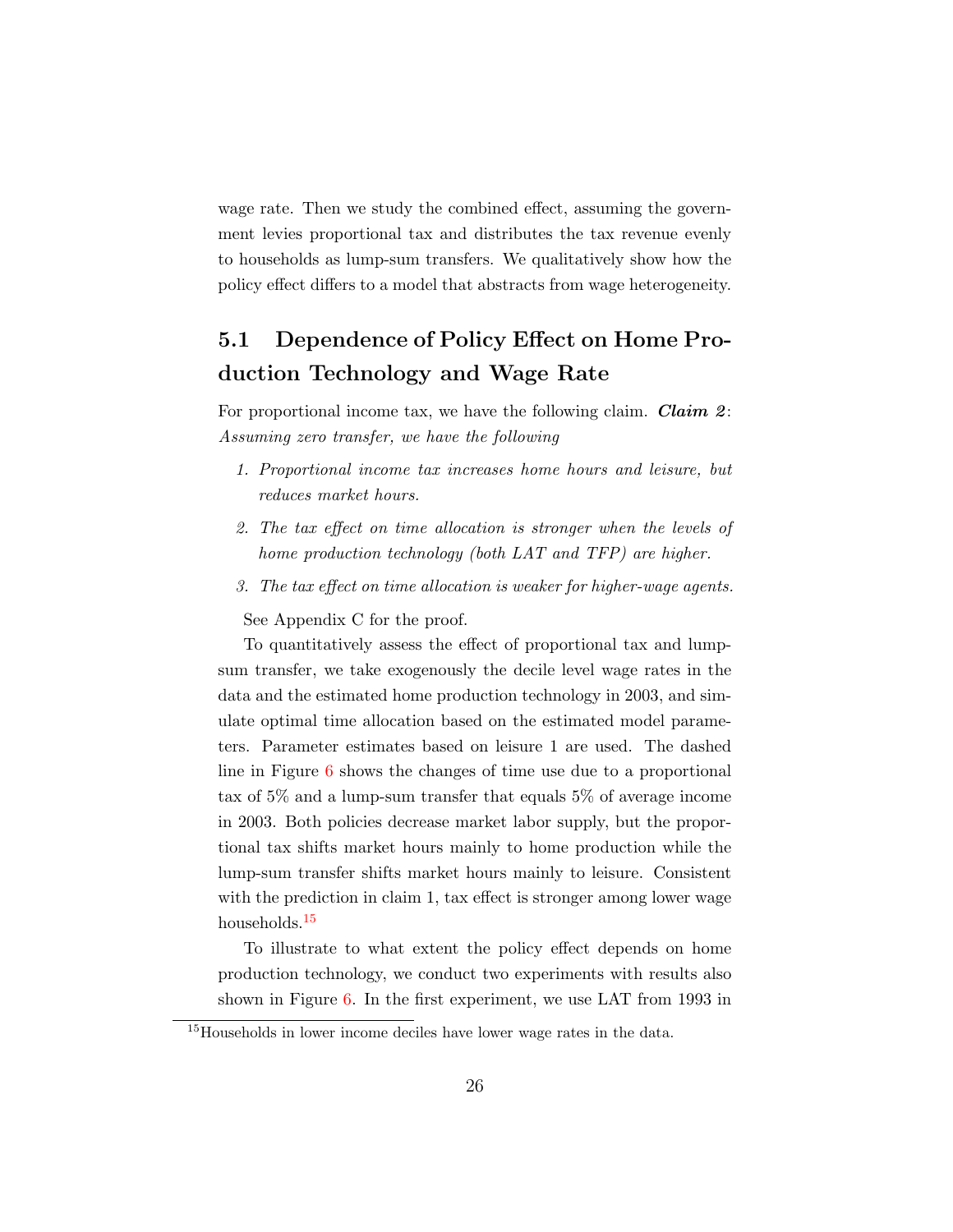

<span id="page-26-0"></span>Figure 6: Changes of Time Use Due to Tax/Transfer

The figure plots the per-week changes of time use due to proportional income tax and lump-sum transfer. Proportional tax rate is 5%, and lump-sum transfer equals 5% of average income in 2003. Home production is set to the level in 2003, except that labor-augmenting technology is take from 1993 in the "low LAT" case and home production TFP is taken from 1993 in the "low FTP" case.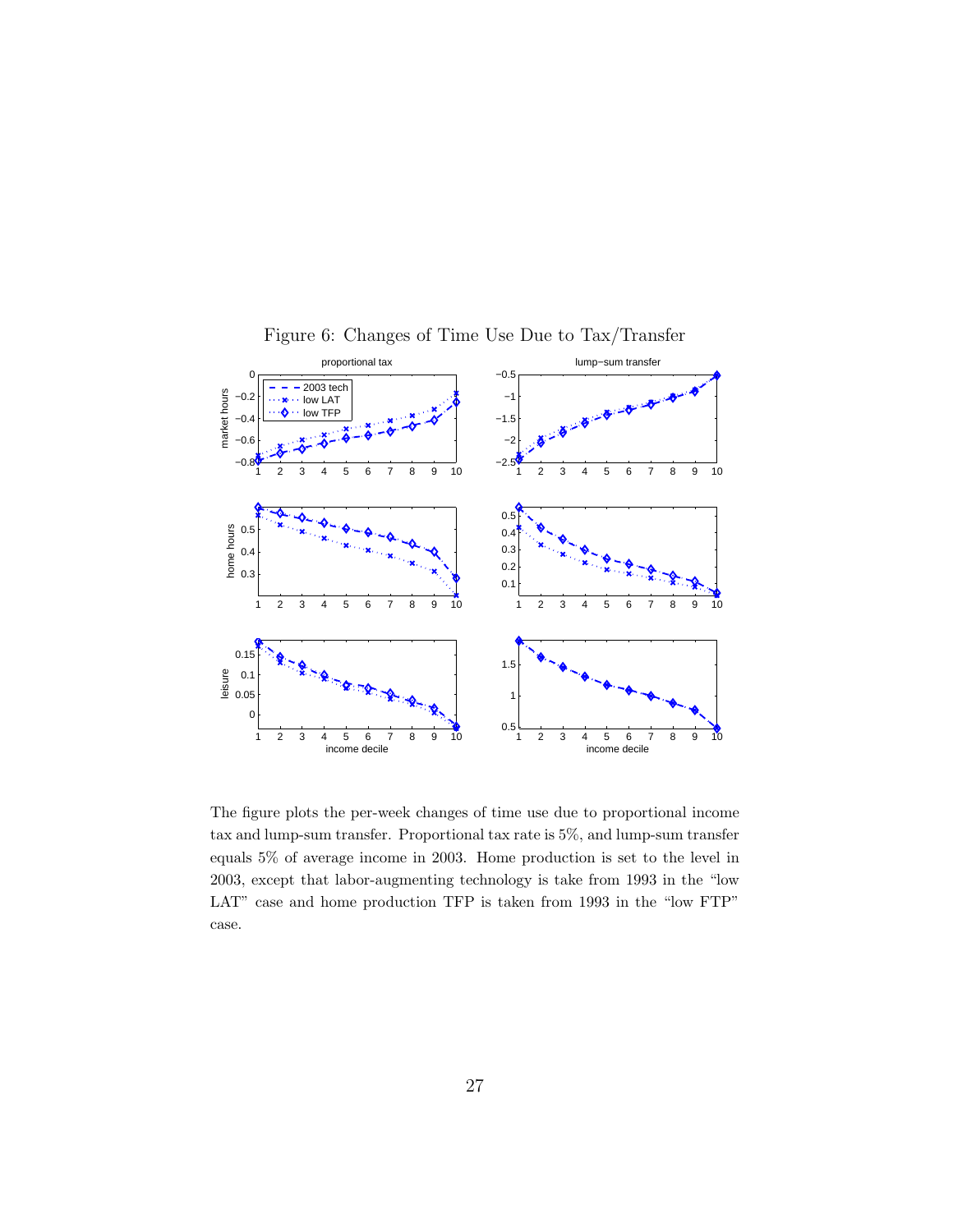the simulation and keep everything else unchanged. Comparing the results from this "low LAT" case to those from high LAT (2003 technology), we find that effect of proportional tax on time use is clearly stronger when LAT is higher. Regarding the lump-sum transfer, the effects on market hours and home hours are also stronger when LAT is higher, but the effect on leisure is almost independent of LAT.

In the second experiment, we use home production TFP from 1993 and keep everything else unchanged. We find that quantitatively the effect of either policy on time allocation is almost independent of TFP.

The dependence of policy effect on wage rate and home production technology can have important macroeconomic implications. For example, during recessions wage rate is likely to be lower relative to home production technology, which implies that policy effect is counter-cyclical. We do not pursue quantitative assessments in this dimension within our static framework. Rather we proceed to assess the policy effect in cross sections.

## 5.2 Comparison of Policy Effects

|       | $10000$ . These model exercisely with $1000$ and $1000$ |         |          |                  |                  |              |                  |                        |                  |         |  |
|-------|---------------------------------------------------------|---------|----------|------------------|------------------|--------------|------------------|------------------------|------------------|---------|--|
|       | 1965                                                    |         |          | 1975             |                  | 1985         |                  | 1993                   |                  | 2003    |  |
|       | Heterog.<br>Wage                                        |         |          | Heterog.<br>Wage | Heterog.<br>Wage |              | Heterog.<br>Wage |                        | Heterog.<br>Wage |         |  |
|       | yes                                                     | no      | yes      | no               | yes              | $\mathbf{n}$ | yes              | $\mathbf{n}\mathbf{o}$ | yes              | no      |  |
| $h^m$ | $-3.22$                                                 | $-2.99$ | $-2.49$  | $-2.40$          | $-2.44$          | $-2.27$      | $-2.33$          | $-2.08$                | $-1.96$          | $-1.69$ |  |
| $h^n$ | $1.01\,$                                                | 0.94    | 0.82     | 0.79             | 0.80             | 0.75         | 0.76             | 0.68                   | 0.72             | 0.64    |  |
| ł.    | 2.21                                                    | 2.06    | $1.67\,$ | $1.60\,$         | 1.64             | 1.52         | 1.57             | 1.40                   | 1.24             | 1.05    |  |

<span id="page-27-0"></span>Table 5: Wage Heterogeneity and Policy Effect

The table reports the changes of per-week time use due to tax and transfer. Tax rate is 5%. In the heterogenous wage model, wage rates are the averages with each income decile. In the representative agent model, wage rates are the cross sectional averages in CPS data.

Since policy effect is stronger among low-wage households, wage heterogeneity is important. With positively skewed wage distribution,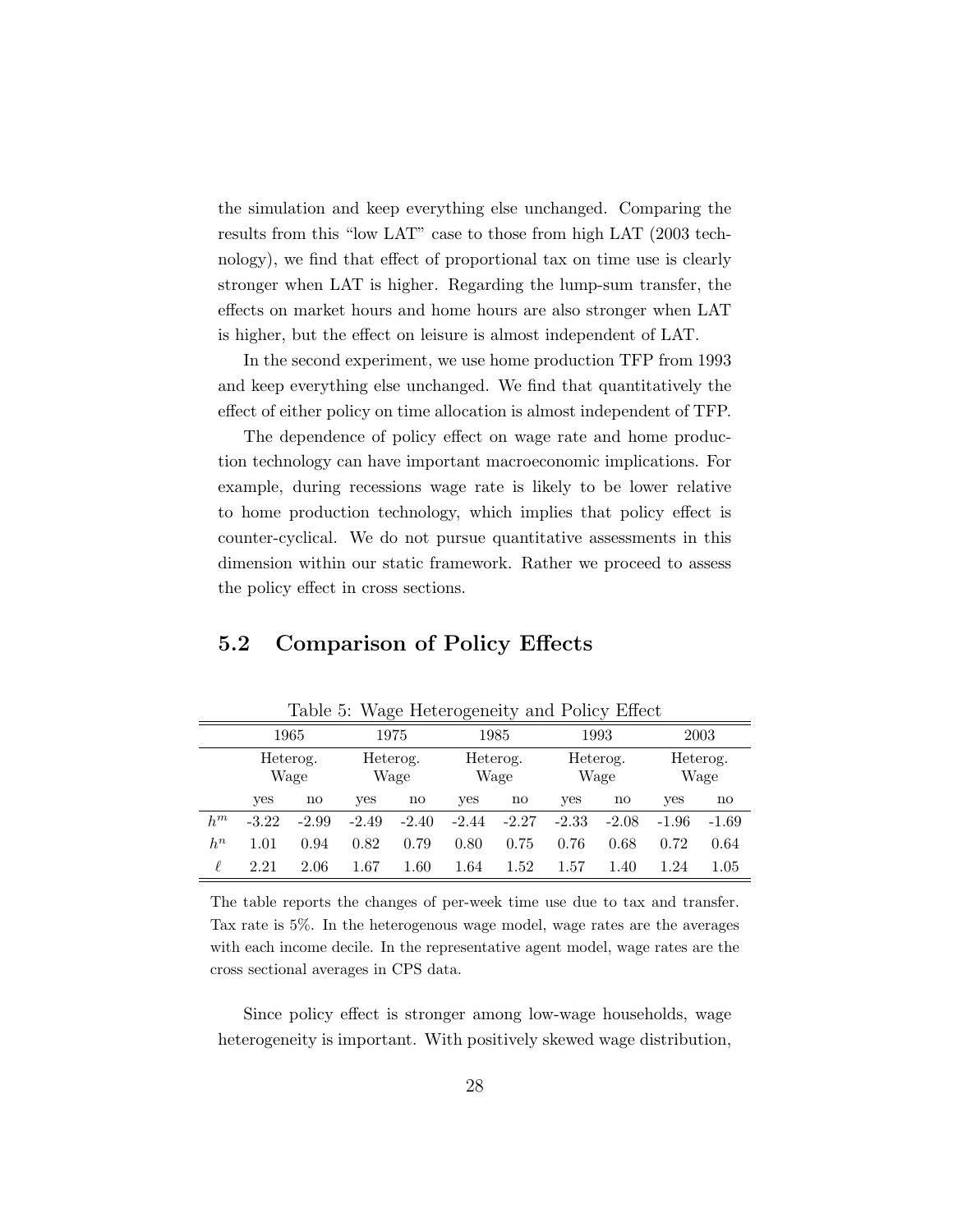policy effect should be understated in a representative agent model. We study quantitatively how large the understatement can be. Tax rate is again 5%, and the lump-sum transfer equals tax revenue. Computationally, we use a guess-and-verify strategy to find the level of transfer that is consistent with the tax rate and new optimal market labor supply after the policy is implemented.

We simulate policy effect based on wage rate and home production technology from different years. Wage rate in our model is heterogeneous, represented by the 10 income groups in each wave of survey. For the representative agent, we use the average wage in each wave. It is well-known that wage distribution in the US is positively skewed, therefore the mean wage rate is higher than the median. Since a representative agent model uses the mean wage implicitly or explicitly, its prediction of policy effect should be understated. Table [5](#page-27-0) shows that, on average, the representative agent model understates the reduction of labor supply by about 8%. The increase of both leisure and home hours is also understated by about 8%. Notice that our model uses average wage at income decile level which itself understates the skewness of wage distribution. Therefore results from the representative agent model should be further away from those from a full-blown heterogeneous agents model.

# 6 Conclusion

Motivated by a rich set of time use patterns in both time series and cross sections, we have studied a model of time allocation in which home production technology plays key roles. We have considered two types of home production technology – labor-augmenting technology and total factor productivity. Each type has leading examples in real world and plays distinct roles in optimal time allocation. By linking data from ATUS, CEX and CPS, we have estimated the growth rates of home production technology as well as the key parameters in home production function and utility function.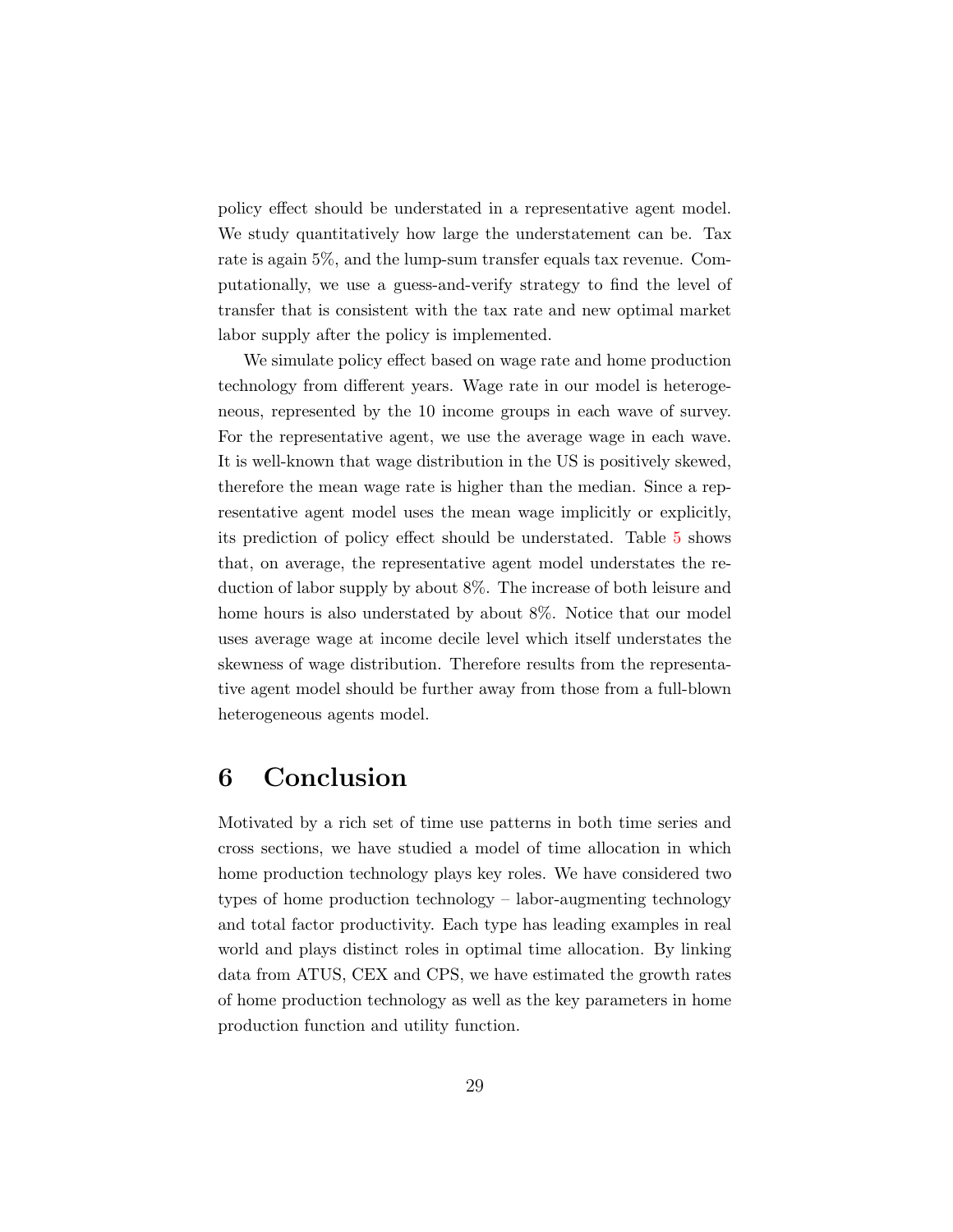Using the model to study the effect of tax and transfer, we have found that the policy effect increases with the level of home production technology, but decreases with wage rate. One of the implications is that policy effect depends on wage distribution which is positively skewed in the US data. Based on the estimated model, a representative agent model understates the reduction of labor supply by about 8%.

The finding that policy effect depends on home production technology also has interesting implications on the cyclical fluctuations of an economy with fiscal policy. We shall explore this dimension in the future research.

This paper has focused on intra-temporal optimal allocation of time. It is interesting to extend our model to capture the dynamics of time use and inter-temporal allocation within a lifecycle framework. We again leave this interesting extension to the future work.

# Appendix A: Data Appendix

### Information about ATUS, CEX and CPS

We use five waves of time use surveys: 1965-1966 American's Use of Time survey conducted by the Survey Research Center at the University of Michigan, 1975-1976 Time Use in Economic and Social Accounts survey conducted by the Survey Research Center at the University of Michigan, 1985 American's Use of Time survey conducted by the Survey Research Center at the University of Maryland, 1992-1994 National Human Activity Pattern Survey conducted by the Survey Research Center at the University of Maryland, and 2003 American Time Use Survey conducted by the Bureau of Labor Statistics. In this paper, these surveys are referred to as ATUS65, ATUS75, ATUS85, ATUS93, and ATUS2003.

Compared to other sources of information on time use, such as CPS and PSID, time use surveys have the advantage of providing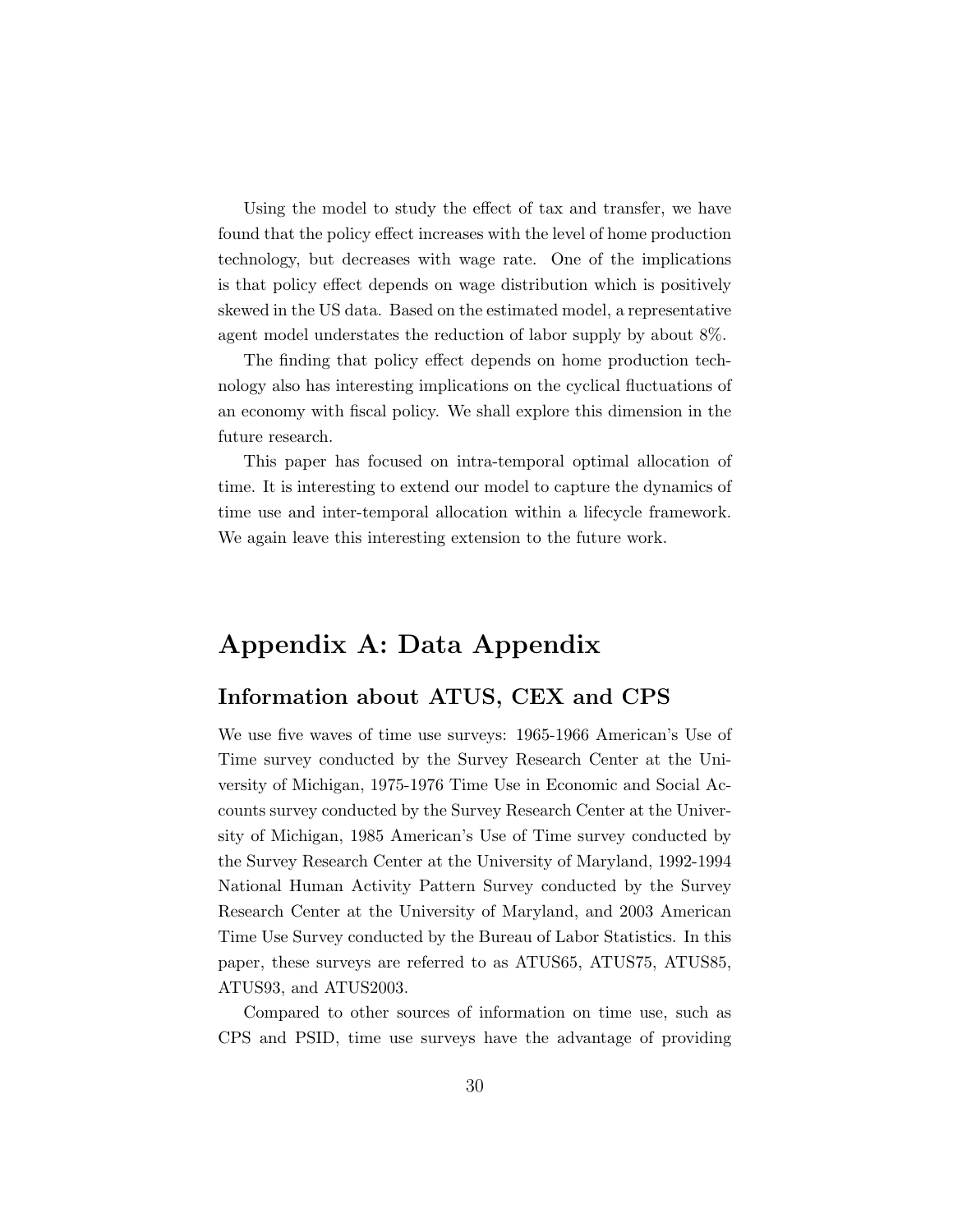detailed records of respondents activity for a full day. This enables us to empirically identify the trichotomy of work in the market, work at home and leisure as formalized by [Gronau](#page-35-0) [\(1977\)](#page-35-0). The time taxonomy proposed by [Aguiar and Hurst](#page-34-4) [\(2007a\)](#page-34-4) consistently organizes data from different waves of survey into the three categories. Given the disputes on whether certain activities should be classified as leisure, [Aguiar and Hurst](#page-34-4) [\(2007a\)](#page-34-4) define four measures of leisure, from the narrowest to the broadest. This paper follows their classification of market hours, home hours (termed non-market time in [Aguiar and](#page-34-4) [Hurst](#page-34-4) [\(2007a\)](#page-34-4)) and leisure strictly.

Household level total expenditure data are extracted from Consumer expenditure Survey. Expenditure on consumer durables is included, because we do not model them as home production capital explicitly. Before 1980s only three waves of survey are conducted, in 1960-1961 (CEX61), 1972 (CEX72) and 1973 (CEX73) respectively. We interpolate income decile level expenditure for year 1965 and year 1975 from CEX61, CEX73 and CEX85. In interpolation we allow the growth rates of expenditure to differ across income deciles But for a given group we assume constant growth rate between the adjacent surveys.

We use March CPS from 1966, 1976, 1986, 1994, 2004 to estimate income decile level wage rates. The March supplement records the earnings of household members from the previous year. defined as the sum of wages and salaries with overtime pay, commissions, or tips included. March CPS also records the weeks worked, usual weekly hours, age and educational attainment for each member in the surveyed households. The individual wage rate is calculated by dividing total work hours in a year from total earnings. Then for the  $i^{th}$  income group in year t, average wage rate is calculated as  $w_{i,t} = 0.5w_{i,t}^m + 0.5w_{i,t}^f$ , where  $w_{i,t}^m$  is the mean after-tax wage rate for husband, and  $0.5w_{i,t}^f$  is the mean after-tax wage for working wives.

Prior to 1976, usual weekly hours for the previous year are not available, we use hours worked during the survey week instead. Fol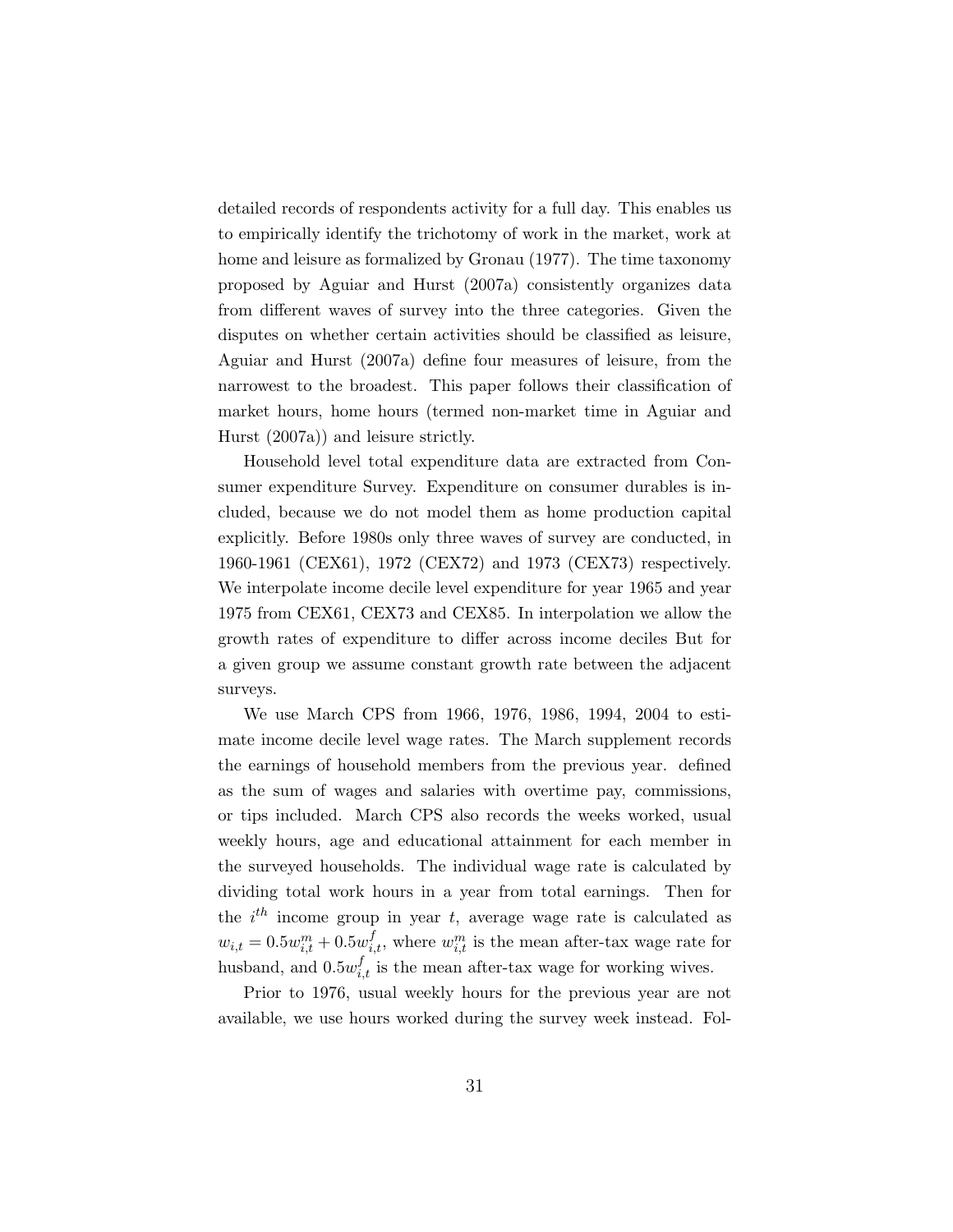lowing [Katz and Murphy](#page-35-9) [\(1992\)](#page-35-9), top coded earnings are multiplied by 1.45. Given that our analysis is based on the averages of income deciles, these treatments should have little effect on the results.

# Major Activities Included in Various Measures of Leisure

We list the major activities included in each leisure measure. The list is for the convenience of readers and is not exhaustive. The classification is taken from [Aguiar and Hurst](#page-34-4) [\(2007a\)](#page-34-4).

- Leisure 1: entertainment, relaxing, social activities and active recreation. e.g. watching TV, going to theater, sports and games.
- Leisure 2: Leisure 1 plus eating, sleeping and personal care.
- Leisure 3: Leisure 2 plus childcare, including basic childcare, playing with the child and teaching the child.
- Leisure 4: Leisure 3 plus education, civic and religious activities, caring for other adults and own medical care.

# Appendix B: Proof of Claim 1

Using equation [\(11\)](#page-15-0) and [\(12\)](#page-15-1), taking derivative of  $log\left(\frac{h^n}{h^m}\right)$  $\frac{h^n}{h^m}$  and  $log\left(\frac{\ell}{h^m}\right)$ with respect to  $\frac{z}{w}$  yields

$$
\frac{\partial \log\left(\frac{h^n}{h^m}\right)}{\partial\left(\frac{z}{w}\right)} = (\sigma - 1)\frac{w}{z} \tag{15}
$$

$$
\frac{\partial \log\left(\frac{\ell}{h^m}\right)}{\partial\left(\frac{z}{w}\right)} = (\sigma - \theta) \frac{\left(\frac{\rho}{1-\rho}\right)^{\sigma} \left(\frac{z}{w}\right)^{\sigma - 2}}{1 + \left(\frac{\rho}{1-\rho}\right)^{\sigma} \left(\frac{z}{w}\right)^{\sigma - 1}}\tag{16}
$$

Totally there are 3 cases to discuss.

1.  $\sigma > 1$  and  $\sigma > \theta$ . In this case,  $\frac{\partial log(\frac{\ell}{h_m}}{\partial \sigma^2)}$  $\frac{\log\left(\frac{\ell}{h^m}\right)}{\partial\left(\frac{x}{w}\right)} > 0$  and  $\frac{\partial \log\left(\frac{h^n}{h^m}\right)}{\partial\left(\frac{x}{w}\right)}$  $\frac{\partial g\left(\frac{km}{m}\right)}{\partial \left(\frac{z}{w}\right)} > 0.$ Thus for leisure to increase relative to market hours,  $\frac{z}{w}$  needs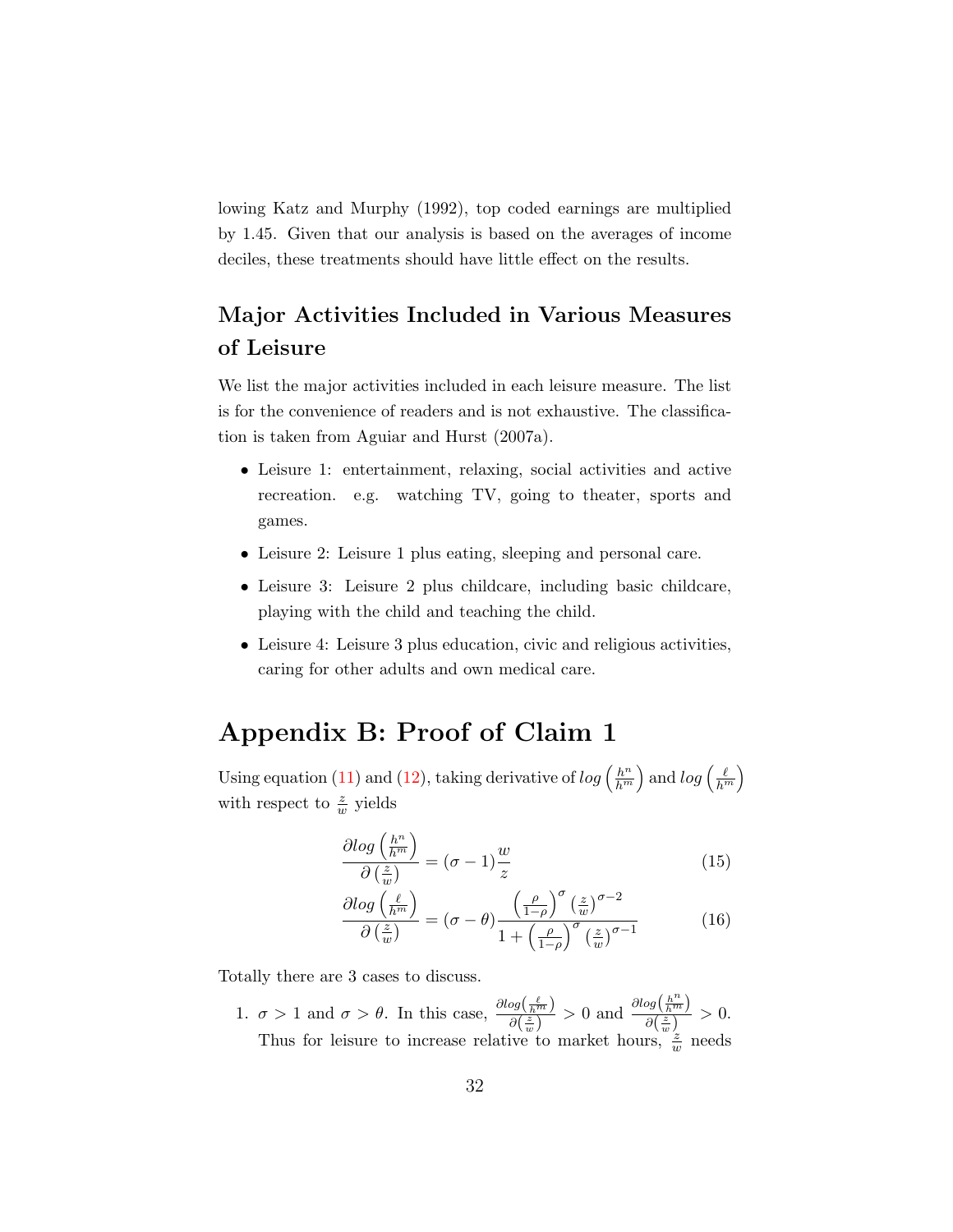to increase, which in turn means home hours relative to market hours should increase. But the ratio of home production time to market work has decreased between 1965-2003. A contradiction!

- 2.  $\sigma > 1$  and  $\sigma < \theta$ . In this case, equation [\(12\)](#page-15-1) predicts that higher wage should induce more leisure and less market work, which contradicts with the cross sectional correlations
- 3.  $\sigma < 1$ . In this case,  $\frac{\partial log(\frac{h^n}{h^m})}{\partial (z)}$  $\frac{\partial^g (h^m)}{\partial (\frac{z}{w})}$  < 0. Thus in cross sections rich households would work less in the market and more at home, unless their advantage in home production outweighs that in the market, i.e,  $\frac{w}{z}$  decrease with w, which is precluded. Q.E.D.

# Appendix C: Proof of Claim 2

From equation  $(11)$  and  $(12)$  we have the following derivatives of time use with respect to wage rate.

$$
\frac{d(h^n/h^m)}{dw} = -\frac{h^n}{h^m} \frac{\sigma - 1}{w} < 0\tag{17}
$$

<span id="page-32-0"></span>
$$
\frac{d(\ell/h^m)}{dw} = -\frac{\ell}{h^m} \frac{1}{w} \left[ \frac{\sigma - \theta}{1 + \left(\frac{\rho}{1 - \rho}\right)^{\sigma} \left(\frac{z}{w}\right)^{\sigma - 1}} + 1 - \sigma \right] < 0 \tag{18}
$$

With the estimated parameter values, the above inequality must hold, which is consistent with the cross sectional correlation between wage and time use. This proves the first point in Claim 2, because the effect of levying (or increasing) proportional income tax is exactly the same as reducing real wage rate.

What we need to show is that such tax effect increases with LAT and TFP, but diminishes with wage rate w. Mathematically, it suffices to show that

1. 
$$
\frac{d^{2}(h^{n}/h^{m})}{dw^{2}} > 0, \quad \frac{d^{2}(\ell/h^{m})}{dw^{2}} > 0
$$
  
2. 
$$
\frac{d^{2}(h^{n}/h^{m})}{dwdz} < 0, \quad \frac{d^{2}(\ell/h^{m})}{dwdz} < 0, \quad \frac{d^{2}(\ell/h^{m})}{dwdA} < 0
$$

That is, the second derives with respect to  $w$  have the opposite signs as the first derivatives in  $(17)$  and  $(18)$ , and the cross derivatives with respect to z and A have the same sigh as the first derivatives.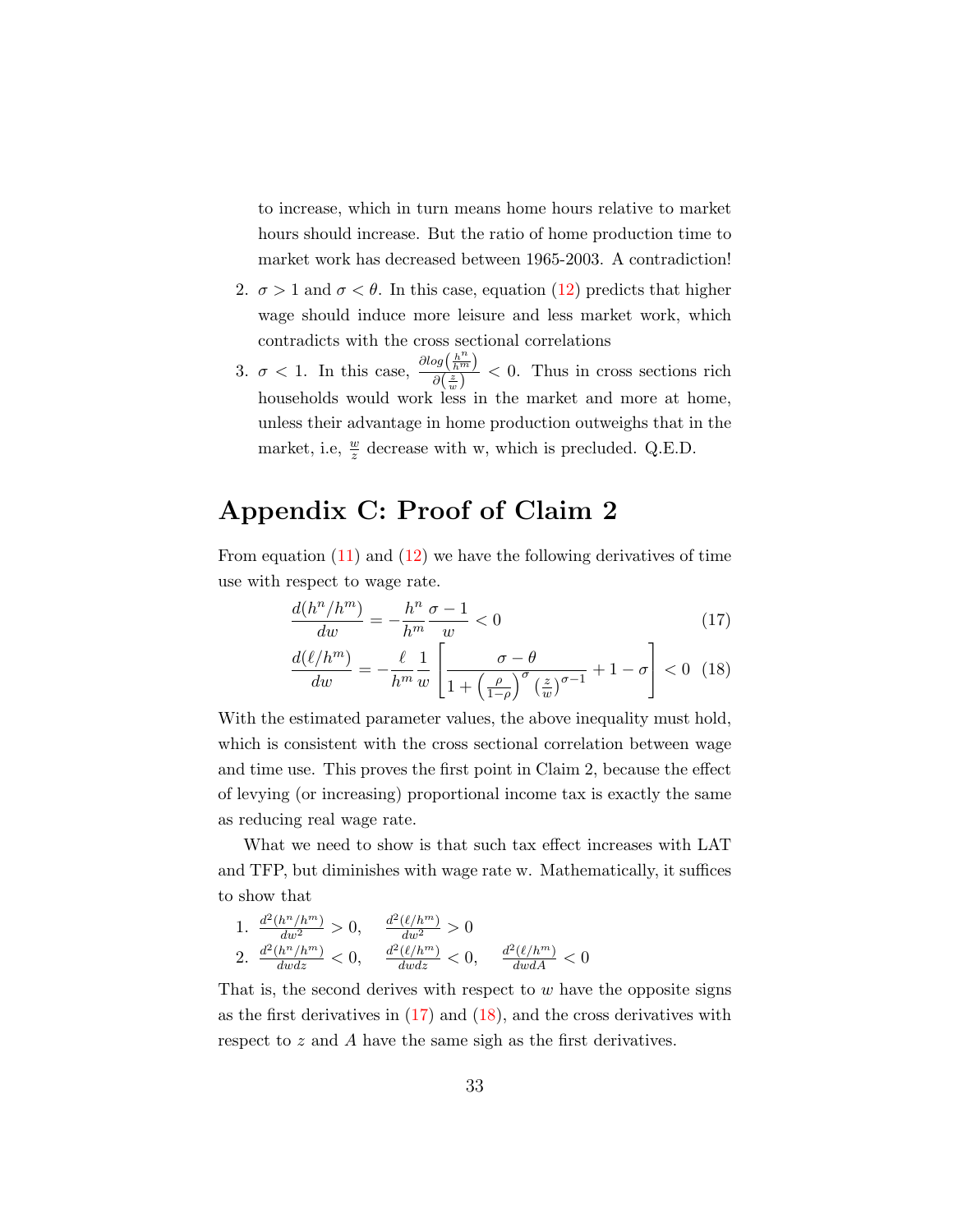Using  $(11)$  and  $(17)$ , we derive

$$
\frac{d^2(h^n/h^m)}{dw^2} = exp\left[-\sigma \log\left(\frac{1-\rho}{\rho}\right) + (\sigma - 1)\log\left(\frac{z}{w}\right)\right] \frac{\sigma - 1}{w^2} > 0
$$

$$
\frac{d^2(h^n/h^m)}{dwdz} = -exp\left[-\sigma \log\left(\frac{1-\rho}{\rho}\right) + (\sigma - 1)\log\left(\frac{z}{w}\right)\right] \frac{(\sigma - 1)^2}{wz} < 0
$$

where the first inequality holds because  $\sigma > 1$ .

Now we turn to the second (cross) derivatives of  $\ell/h^m$ . The first derivative in [\(18\)](#page-32-0) involves the product of three terms  $-\frac{\ell}{h^m}$ ,  $\frac{1}{u}$  $\frac{1}{w}$  and the bracketed term. Each term is a function of wage rate and home production technology. Applying the product rule, we have

$$
\frac{d^2(\ell/h^m)}{dw^2} = -\frac{d(\ell/h^m)}{dw} \frac{1}{w} \left[ \frac{(\sigma - \theta)}{1 + \left(\frac{\rho}{1 - \rho}\right)^{\sigma} \left(\frac{z}{w}\right)^{\sigma - 1}} + 1 - \sigma \right]
$$

$$
+ \frac{\ell}{h^m} \frac{1}{w^2} \left[ \frac{(\sigma - \theta)}{1 + \left(\frac{\rho}{1 - \rho}\right)^{\sigma} \left(\frac{z}{w}\right)^{\sigma - 1}} + 1 - \sigma \right]
$$

$$
+ \frac{\ell}{h^m} \frac{1}{w} (\sigma - \theta)(\sigma - 1) \frac{\left(\frac{\rho}{1 - \rho}\right)^{\sigma} z^{\sigma - 1} w^{-\sigma}}{\left[1 + \left(\frac{\rho}{1 - \rho}\right)^{\sigma} \left(\frac{z}{w}\right)^{\sigma - 1}\right]^2}
$$

Each of the three additive terms are positive, so  $\frac{d^2(\ell/h^m)}{dw^2} > 0$ . Notice that the first term is positive because  $\frac{d(\ell/h^m)}{dw} < 0$ . Also the bracketed term must be positive given our parameter values.

Applying product rule, the cross derivatives are given by

$$
\frac{d^2(\ell/h^m)}{dwdz} = -\frac{d(\ell/h^m)}{dz}\frac{1}{w}\left[\frac{(\sigma-\theta)}{1+\left(\frac{\rho}{1-\rho}\right)^{\sigma}\left(\frac{z}{w}\right)^{\sigma-1}}+1-\sigma\right]
$$

$$
-\frac{\ell}{h^m}\frac{1}{w}(\sigma-\theta)(\sigma-1)\frac{\left(\frac{\rho}{1-\rho}\right)^{\sigma}\left(\frac{z}{w}\right)^{\sigma-1}\frac{1}{z}}{\left[1+\left(\frac{\rho}{1-\rho}\right)^{\sigma}\left(\frac{z}{w}\right)^{\sigma-1}\right]^2} < 0
$$

where the inequality holds because  $\frac{d(\ell/h^m)}{dz} > 0$  which is easy to see from [\(12\)](#page-15-1).

$$
\frac{d^2(\ell/h^m)}{dwdA} = -\frac{d(\ell/h^m)}{dA}\frac{1}{w}\left[\frac{(\sigma-\theta)}{1+\left(\frac{\rho}{1-\rho}\right)^{\sigma}\left(\frac{z}{w}\right)^{\sigma-1}}+1-\sigma\right] < 0
$$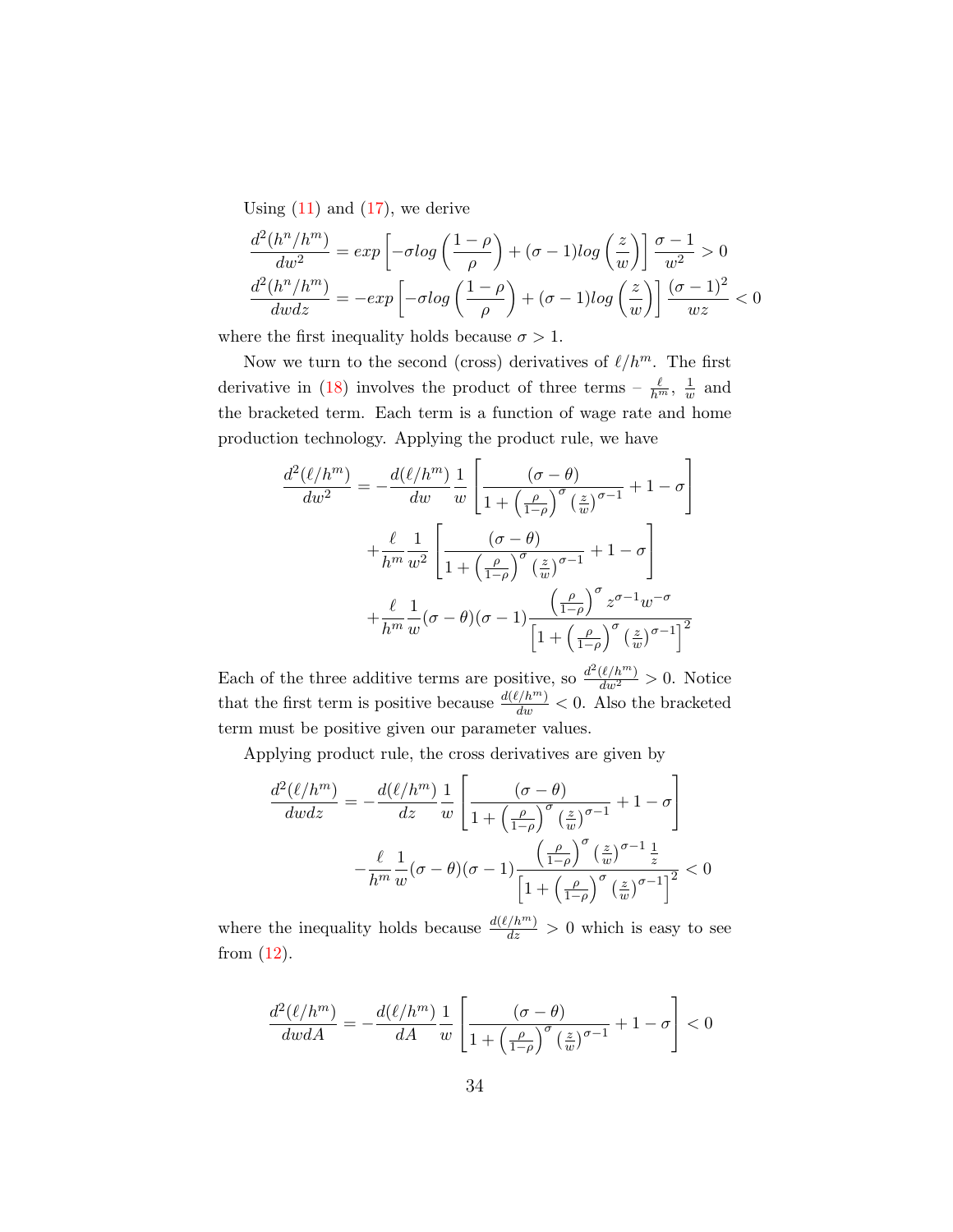where the inequality holds because  $\frac{d(\ell/h^m)}{dA} > 0$ . Q.E.D.

# References

- <span id="page-34-4"></span>Aguiar, Mark and Eric Hurst, "Measuring trends in leisure: the allocation of time over five decades," Quarterly Journal of Economics, 2007, 122 (3), 969–1006.
- <span id="page-34-1"></span> $\equiv$  and Erik Hurst, "Life-Cycle Prices and Production," American Economic Review, December 2007, 97 (5), 1533–1559.
- <span id="page-34-7"></span>Becker, Gary S., "A Theory of the Allocation of Time," The Economic Journal, 09 1965, 75 (229), 493–517.
- <span id="page-34-3"></span>Benhabib, Jess, Richard Rogerson, and Randall Wright, "Homework in macroeconomics: household production and aggregate fluctuations," ournal of Political Economy, 1991, 99 (6), 1166– 1187.
- <span id="page-34-6"></span>Burda, Michael C., Daniel S. Hamermesh, and Philippe Weil, The Distribution of Total Work in the EU and US, Oxford University Press, 2008.
- <span id="page-34-0"></span>Campbell, John Y and Sydney Ludvigson, "Elasticities of Substitution in Real Business Cycle Models with Home Protection," Journal of Money, Credit and Banking, November 2001, 33 (4), 847–75.
- <span id="page-34-5"></span>Chang, Yongsung and Frank Schorfheide, "Labor-supply shifts and economic fluctuations," Journal of Monetary Economics, November 2003, 50 (8), 1751–1768.
- <span id="page-34-2"></span>Costa, Dora L., "The wage and the length of the work day: from the 1890s to 1991," Journal of Labor Economics, 2000, 18 (1), 156–181.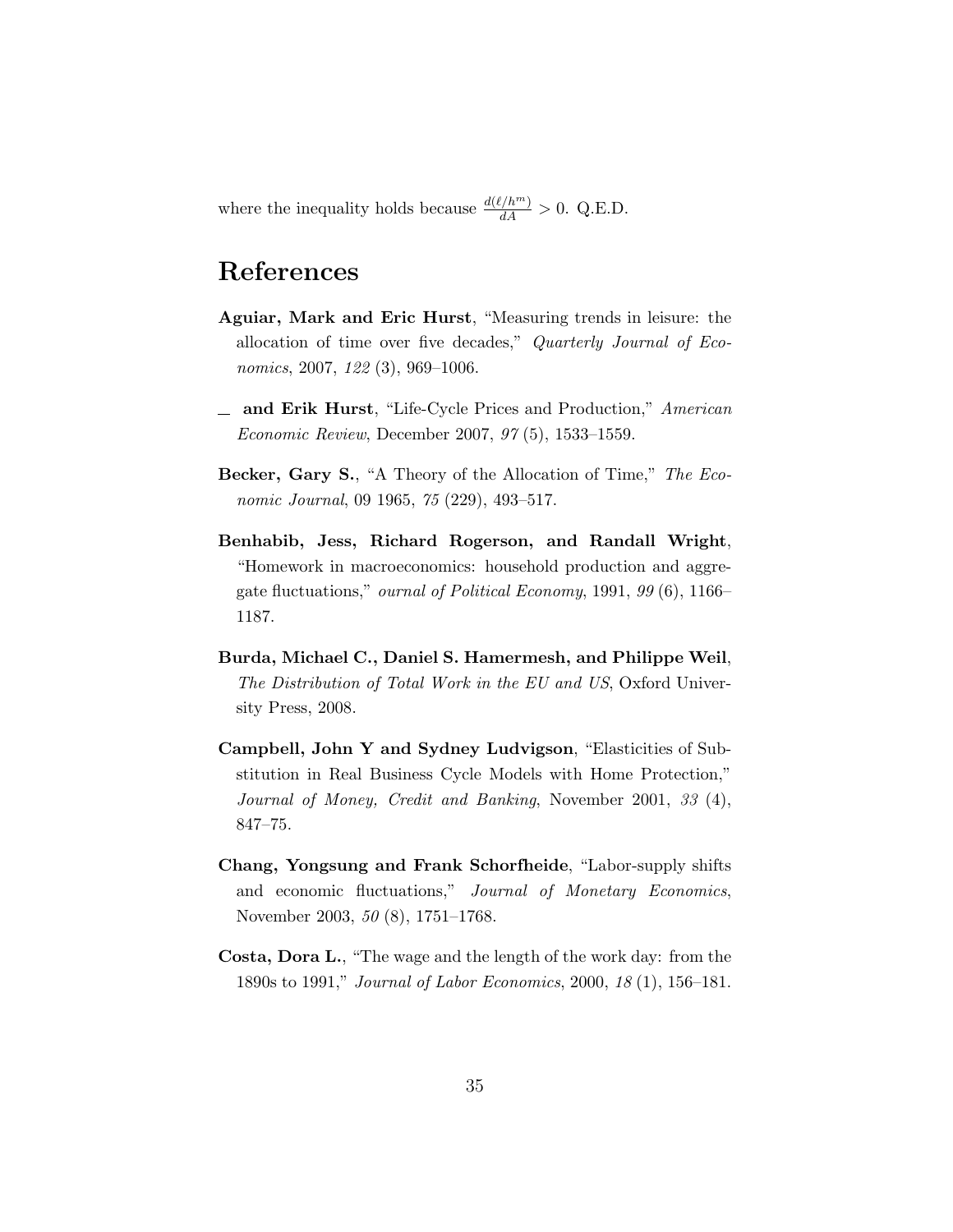- <span id="page-35-7"></span>Freeman, Richard B and Ronald Schettkat, "Marketization of Production and the US-Europe Employment Gap," Oxford Bulletin of Economics and Statistics, Special I 2001, 63 (0), 647–70.
- <span id="page-35-3"></span>Greenwood, Jeremy and Guillaume Vandenbroucke, "Hours worked: long-run trends," Economie d'avant garde Research Report, 2005, (10).
- <span id="page-35-1"></span> $\equiv$  and Zvi Hercowitz, "The allocation of capital and time over the business cycle," Journal of Political Economy, 1991, 99 (6), 1188– 1214.
- <span id="page-35-0"></span>Gronau, Reuben, "Leisure, home production and work – the theory of the allocation of time revisited," Journal of Public Economics, 1977, 85 (6), 1099–1123.
- <span id="page-35-8"></span>Hamermesh, Daniel, "Direct Estimates of Household Production.," Economics Letters, 2008, 98 (1), 31–34.
- <span id="page-35-6"></span>Hamermesh, Daniel. and Jungmin Lee, "Stressed out on four continents: time crunch or yuppie kvetch?," The Review of Economics and Statistics, 2007, 89 (2), 374–383.
- <span id="page-35-5"></span>Juhn, Chinhui and Kevin M. Murhpy, "Wage inequality and family labor supply," Journal of Labor Economics, 1997, 15 (1), 72–97.
- <span id="page-35-9"></span>Katz, Lawrence F. and Kevin M. Murphy, "Changes in relative wages, 1963-1987: supply and demand factors," Quarterly Journal of Economics, 1992, 107 (1), 35–78.
- <span id="page-35-4"></span>Kuhn, Peter. and Fernando Lozano, "The expanding workweek? understanding trends in long work hours among U.S. men, 1979- 2004," Journal of Labor Economics, 2008, 26 (2), 311–343.
- <span id="page-35-2"></span>McDaniel, Cara E., "Forces Shaping Hours Worked in the OECD 1960-2004," American Economic Journal: Macroeconomics, 10 2011, 3 (4), 27–52.